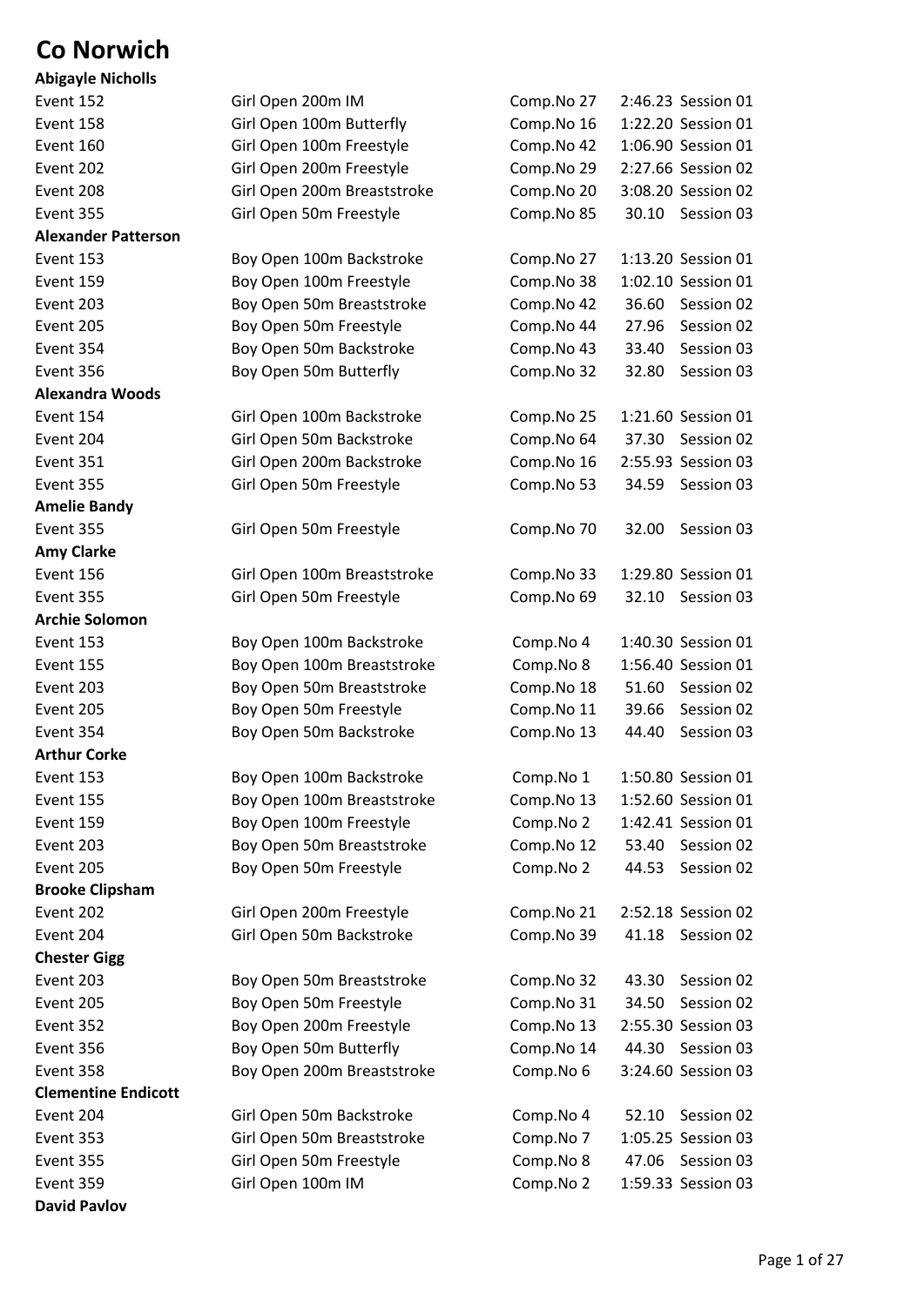Event 203 Boy Open 50m Breaststroke Comp.No 3 1:00.70 Session 02 Event 205 Boy Open 50m Freestyle Comp.No 3 43.10 Session 02 Event 209 Boy Open 100m IM Comp.No 1 1:59.63 Session 02 Event 354 Boy Open 50m Backstroke Comp.No 11 45.20 Session 03 Event 356 Boy Open 50m Butterfly Comp.No 2 59.60 Session 03 **Dayna Arbon** Event 154 Girl Open 100m Backstroke Comp.No 34 1:14.76 Session 01 Event 158 Girl Open 100m Butterfly Comp.No 23 1:17.50 Session 01 Event 160 Girl Open 100m Freestyle Comp.No 46 1:06.30 Session 01 Event 202 Girl Open 200m Freestyle Comp.No 32 2:26.00 Session 02 Event 204 Girl Open 50m Backstroke Comp.No 81 34.35 Session 02 Event 351 Girl Open 200m Backstroke Comp.No 21 2:45.40 Session 03 Event 355 Girl Open 50m Freestyle Comp.No 89 29.83 Session 03 **Ella Gilbertson** Event 154 Girl Open 100m Backstroke Comp.No 27 1:18.42 Session 01 Event 158 Girl Open 100m Butterfly Comp.No 18 1:19.21 Session 01 Event 204 Girl Open 50m Backstroke Comp.No 65 36.99 Session 02 Event 355 Girl Open 50m Freestyle Comp.No 78 31.10 Session 03 **Emma Warnes** Event 353 Girl Open 50m Breaststroke Comp.No 13 59.31 Session 03 Event 355 Girl Open 50m Freestyle Comp.No 7 47.16 Session 03 Event 359 Girl Open 100m IM Comp.No 5 1:57.69 Session 03 **Eva Palmer** Event 202 Girl Open 200m Freestyle Comp.No 3 3:21.70 Session 02 Event 204 Girl Open 50m Backstroke Comp.No 17 47.58 Session 02 Event 353 Girl Open 50m Breaststroke Comp.No 12 59.43 Session 03 Event 355 Girl Open 50m Freestyle Comp.No 29 38.90 Session 03 **Ewan Hammond** Event 153 Boy Open 100m Backstroke Comp.No 16 1:29.22 Session 01 Event 201 Boy Open 200m Backstroke Comp.No 6 3:10.20 Session 02 Event 205 Boy Open 50m Freestyle Comp.No 24 35.70 Session 02 Event 352 Boy Open 200m Freestyle Comp.No 12 2:57.10 Session 03 Event 354 Boy Open 50m Backstroke Comp.No 21 41.87 Session 03 **Hayden Cheung** Event 155 Boy Open 100m Breaststroke Comp.No 7 2:01.30 Session 01 Event 159 Boy Open 100m Freestyle Comp.No 6 1:33.40 Session 01 Event 203 Boy Open 50m Breaststroke Comp.No 11 53.85 Session 02 Event 205 Boy Open 50m Freestyle Comp.No 6 42.63 Session 02 Event 354 Boy Open 50m Backstroke Comp.No 6 48.29 Session 03 **Holly Hannah** Event 152 Girl Open 200m IM Comp.No 3 3:46.37 Session 01 Event 158 Girl Open 100m Butterfly Comp.No 1 1:59.16 Session 01 Event 160 Girl Open 100m Freestyle Comp.No 7 1:33.70 Session 01 **Imogen Kimber** Event 204 Girl Open 50m Backstroke Comp.No 48 39.60 Session 02 **Isabelle Sawford** Event 204 Girl Open 50m Backstroke Comp.No 31 43.50 Session 02 Event 206 Girl Open 50m Butterfly Comp.No 7 47.35 Session 02 Event 208 Girl Open 200m Breaststroke Comp.No 9 3:40.39 Session 02 Event 353 Girl Open 50m Breaststroke Comp.No 42 44.07 Session 03 Event 355 Girl Open 50m Freestyle Comp.No 32 38.35 Session 03 Event 359 Girl Open 100m IM Comp.No 10 1:43.63 Session 03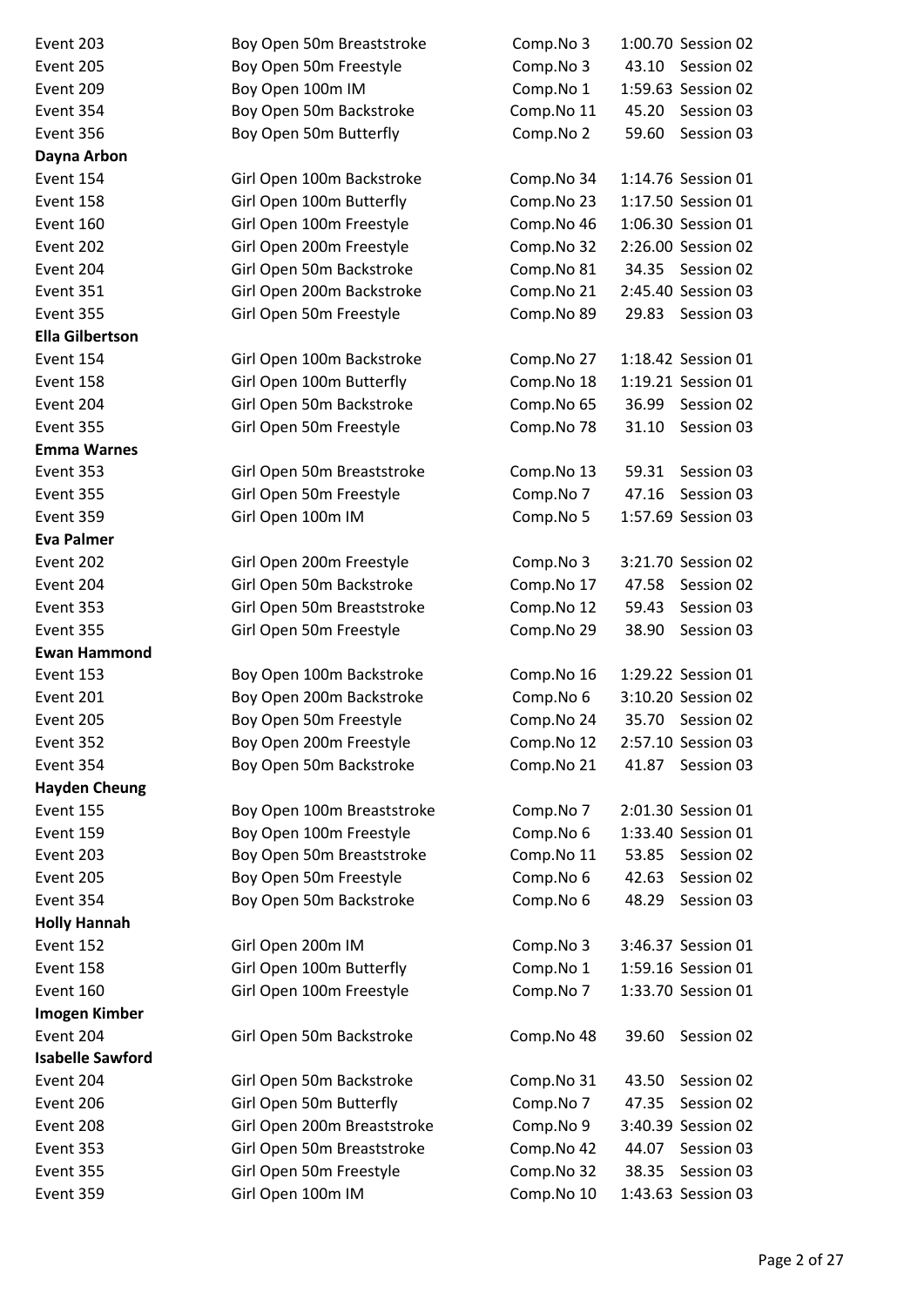**James Hannah** Event 151 Boy Open 200m Event 153 Boy Open 10 Event 159 Boy Open 10 **James Marshall** Event 151 Boy Open 200m Event 155 Boy Open 10 Event 159 Boy Open 10 **Jessica Bandy** Event 355 Girl Open 50 **Lexie Johns** Event 152 Girl Open 20 Event 156 Girl Open 10 **Logan Gordon-George** Event 159 Boy Open 10 Event 203 Boy Open 50 Event 354 Boy Open 50 **Lois Alderton-Jode** Event 202 Girl Open 20 Event 204 Girl Open 50 Event 353 Girl Open 50 Event 355 Girl Open 50 **Lola Abram** Event 152 Girl Open 20 Event 156 Girl Open 10 Event 160 Girl Open 10 Event 202 Girl Open 20 Event 204 Girl Open 50 Event 206 Girl Open 50 Event 353 Girl Open 50 Event 355 Girl Open 50 **Neil Pereira** Event 155 Boy Open 10 **Olivia Warnes** Event 351 Girl Open 20 Event 355 Girl Open 50 Event 359 Girl Open 10 **Richard Farrar** Event 151 Boy Open 20 Event 153 Boy Open 10 Event 159 Boy Open 10 Event 205 Boy Open 50 Event 354 Boy Open 50 Event 356 Boy Open 50 **Rowan Carter** Event 155 Boy Open 10 Event 159 Boy Open 10 Event 203 Boy Open 50 Event 205 Boy Open 50 Event 354 Boy Open 50 Event 356 Boy Open 50 **Sadie-Belle Barnwell**

| 00m IM               | Comp.No 2  |       | 3:41.50 Session 01 |
|----------------------|------------|-------|--------------------|
| 00m Backstroke       | Comp.No 5  |       | 1:39.98 Session 01 |
| 00m Freestyle        | Comp.No 18 |       | 1:21.00 Session 01 |
|                      |            |       |                    |
| 00m IM               | Comp.No 1  |       | 3:42.56 Session 01 |
| 00m Breaststroke     | Comp.No 4  |       | 2:04.70 Session 01 |
| 00m Freestyle        | Comp.No 3  |       | 1:36.00 Session 01 |
|                      |            |       |                    |
| <b>Im Freestyle</b>  | Comp.No 76 | 31.20 | Session 03         |
| 00m IM               | Comp.No 6  |       | 3:33.70 Session 01 |
| 00m Breaststroke     | Comp.No 11 |       | 1:52.91 Session 01 |
| 00m Freestyle        | Comp.No 1  |       | 1:46.50 Session 01 |
| Om Breaststroke      | Comp.No 1  |       | 1:05.33 Session 02 |
| Om Backstroke        | Comp.No 2  | 53.84 | Session 03         |
|                      |            |       |                    |
| 00m Freestyle        | Comp.No 2  |       | 3:28.10 Session 02 |
| <b>Im Backstroke</b> | Comp.No 5  |       | 52.00 Session 02   |
| Om Breaststroke      | Comp.No 5  |       | 1:06.30 Session 03 |
| <b>Im Freestyle</b>  | Comp.No 18 | 42.50 | Session 03         |
|                      |            |       |                    |
| 00m IM               | Comp.No 1  |       | 3:58.30 Session 01 |
| 00m Breaststroke     | Comp.No 6  |       | 1:55.80 Session 01 |
| 00m Freestyle        | Comp.No 5  |       | 1:36.56 Session 01 |
| 00m Freestyle        | Comp.No 9  |       | 3:10.20 Session 02 |
| Om Backstroke        | Comp.No 18 | 47.20 | Session 02         |
| )m Butterfly         | Comp.No 1  |       | 54.00 Session 02   |
| Om Breaststroke      | Comp.No 24 | 53.10 | Session 03         |
| <b>Im Freestyle</b>  | Comp.No 28 | 39.00 | Session 03         |
| 00m Breaststroke     | Comp.No 2  |       | 2:14.50 Session 01 |
| 00m Backstroke       | Comp.No 1  |       | 3:50.06 Session 03 |
| <b>Im Freestyle</b>  | Comp.No 4  |       | 47.94 Session 03   |
| 00m IM               | Comp.No 3  |       | 1:58.94 Session 03 |
| 00m IM               | Comp.No 13 |       | 3:12.30 Session 01 |
| 00m Backstroke       | Comp.No 18 |       | 1:26.60 Session 01 |
| 00m Freestyle        | Comp.No 30 |       | 1:12.10 Session 01 |
| 0m Freestyle         | Comp.No 38 |       | 31.60 Session 02   |
| Om Backstroke        | Comp.No 35 | 38.60 | Session 03         |
| Om Butterfly         | Comp.No 28 | 37.90 | Session 03         |
| 00m Breaststroke     | Comp.No 23 |       | 1:39.15 Session 01 |
| 00m Freestyle        | Comp.No 23 |       | 1:17.12 Session 01 |
| Om Breaststroke      | Comp.No 28 |       | 45.45 Session 02   |
| 0m Freestyle         | Comp.No 32 | 34.10 | Session 02         |
| Om Backstroke        | Comp.No 26 | 40.70 | Session 03         |
| Om Butterfly         | Comp.No 24 | 39.00 | Session 03         |
|                      |            |       |                    |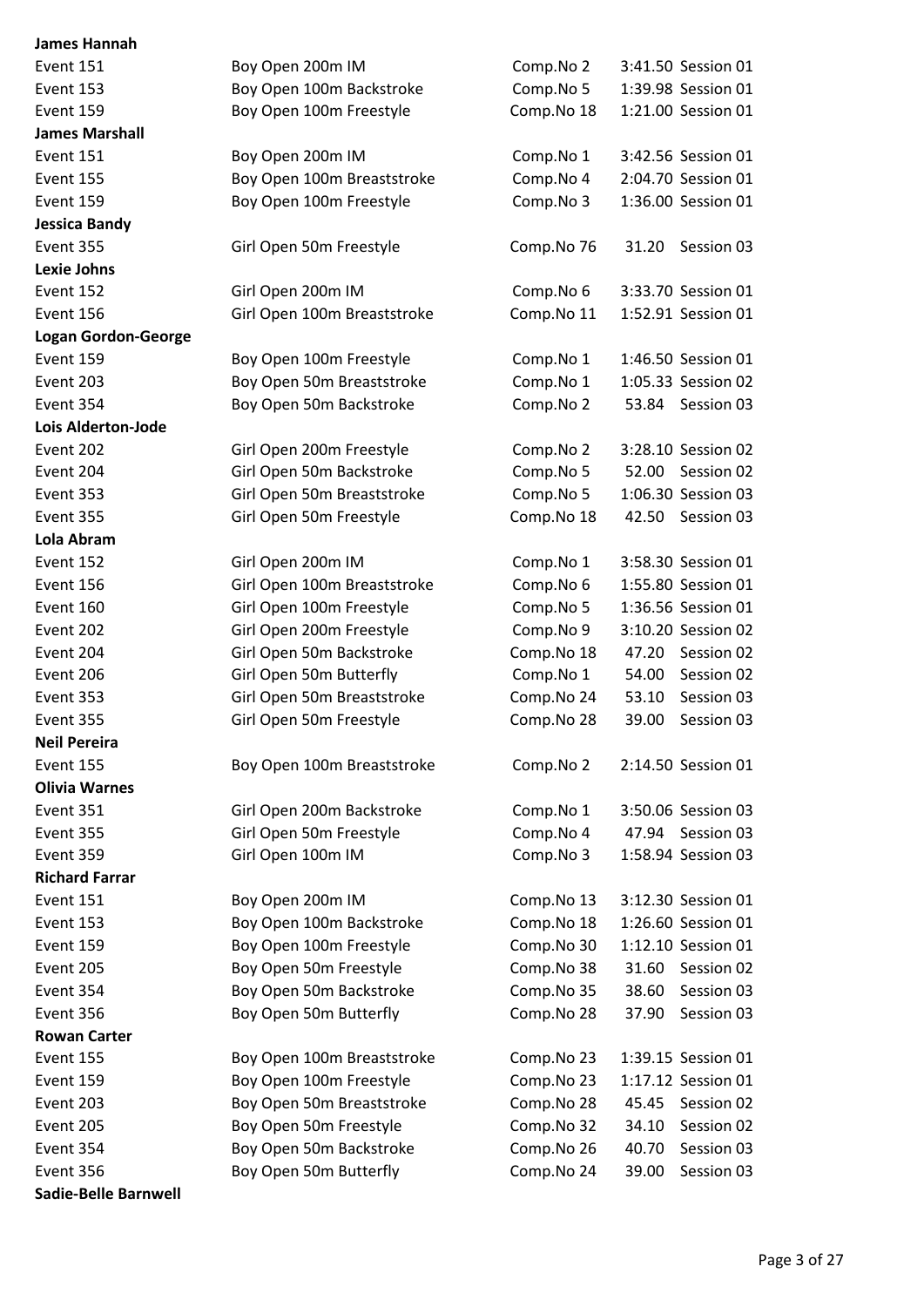| Event 204               | Girl Open 50m Backstroke    | Comp.No 7  | 51.60<br>Session 02 |
|-------------------------|-----------------------------|------------|---------------------|
| Event 208               | Girl Open 200m Breaststroke | Comp.No 6  | 3:43.12 Session 02  |
| Event 353               | Girl Open 50m Breaststroke  | Comp.No 20 | 54.30<br>Session 03 |
| Event 355               | Girl Open 50m Freestyle     | Comp.No 13 | Session 03<br>44.11 |
| <b>Sebastian Kimber</b> |                             |            |                     |
| Event 203               | Boy Open 50m Breaststroke   | Comp.No 37 | Session 02<br>40.18 |
| Event 205               | Boy Open 50m Freestyle      | Comp.No 43 | Session 02<br>28.20 |
| Event 354               | Boy Open 50m Backstroke     | Comp.No 42 | 33.99<br>Session 03 |
| <b>Shannon Stubbs</b>   |                             |            |                     |
| Event 152               | Girl Open 200m IM           | Comp.No 32 | 2:41.53 Session 01  |
| Event 154               | Girl Open 100m Backstroke   | Comp.No 39 | 1:11.60 Session 01  |
| Event 204               | Girl Open 50m Backstroke    | Comp.No 84 | 32.80 Session 02    |
| Event 208               | Girl Open 200m Breaststroke | Comp.No 21 | 3:06.98 Session 02  |
| Event 355               | Girl Open 50m Freestyle     | Comp.No 87 | Session 03<br>30.00 |
| Event 359               | Girl Open 100m IM           | Comp.No 33 | 1:14.72 Session 03  |
| <b>Sid Jones</b>        |                             |            |                     |
| Event 201               | Boy Open 200m Backstroke    | Comp.No 2  | 3:23.50 Session 02  |
| Event 205               | Boy Open 50m Freestyle      | Comp.No 20 | 36.20<br>Session 02 |
| Event 209               | Boy Open 100m IM            | Comp.No 5  | 1:41.16 Session 02  |
| Event 352               | Boy Open 200m Freestyle     | Comp.No 10 | 3:00.87 Session 03  |
| Event 354               | Boy Open 50m Backstroke     | Comp.No 24 | 41.20<br>Session 03 |
| Event 356               | Boy Open 50m Butterfly      | Comp.No 17 | Session 03<br>43.97 |
| Sophia Zhao             |                             |            |                     |
| Event 204               | Girl Open 50m Backstroke    | Comp.No 23 | 45.70<br>Session 02 |
| <b>Summer Barnwell</b>  |                             |            |                     |
| Event 208               | Girl Open 200m Breaststroke | Comp.No 13 | 3:26.62 Session 02  |
| Event 353               | Girl Open 50m Breaststroke  | Comp.No 44 | 42.75<br>Session 03 |
| Event 359               | Girl Open 100m IM           | Comp.No 17 | 1:32.15 Session 03  |
| <b>Summer Endicott</b>  |                             |            |                     |
| Event 154               | Girl Open 100m Backstroke   | Comp.No 24 | 1:23.23 Session 01  |
| Event 160               | Girl Open 100m Freestyle    | Comp.No 31 | 1:12.70 Session 01  |
| Event 204               | Girl Open 50m Backstroke    | Comp.No 67 | Session 02<br>36.70 |
| Event 351               | Girl Open 200m Backstroke   | Comp.No 13 | 3:02.10 Session 03  |
| Event 355               | Girl Open 50m Freestyle     | Comp.No 66 | 32.70 Session 03    |
| Event 359               | Girl Open 100m IM           | Comp.No 22 | 1:28.95 Session 03  |
| <b>Thomas Smith</b>     |                             |            |                     |
| Event 153               | Boy Open 100m Backstroke    | Comp.No 3  | 1:44.60 Session 01  |
| Event 155               | Boy Open 100m Breaststroke  | Comp.No 5  | 2:03.10 Session 01  |
| Event 203               | Boy Open 50m Breaststroke   | Comp.No 16 | 52.30<br>Session 02 |
| Event 205               | Boy Open 50m Freestyle      | Comp.No 9  | Session 02<br>40.80 |
| Event 209               | Boy Open 100m IM            | Comp.No 2  | 1:56.95 Session 02  |
| Event 354               | Boy Open 50m Backstroke     | Comp.No 9  | 47.49<br>Session 03 |
| Event 356               | Boy Open 50m Butterfly      | Comp.No 7  | Session 03<br>50.30 |
| Event 358               | Boy Open 200m Breaststroke  | Comp.No 1  | 4:30.40 Session 03  |
| <b>Thomas Trick</b>     |                             |            |                     |
| Event 155               | Boy Open 100m Breaststroke  | Comp.No 22 | 1:39.90 Session 01  |
| Event 203               | Boy Open 50m Breaststroke   | Comp.No 25 | 46.50<br>Session 02 |
| Event 205               | Boy Open 50m Freestyle      | Comp.No 15 | Session 02<br>36.90 |
| Event 354               | Boy Open 50m Backstroke     | Comp.No 14 | Session 03<br>44.20 |
| Event 356               | Boy Open 50m Butterfly      | Comp.No 15 | Session 03<br>44.20 |
| Event 358               | Boy Open 200m Breaststroke  | Comp.No 4  | 3:38.70 Session 03  |
| <b>Tobias Anderson</b>  |                             |            |                     |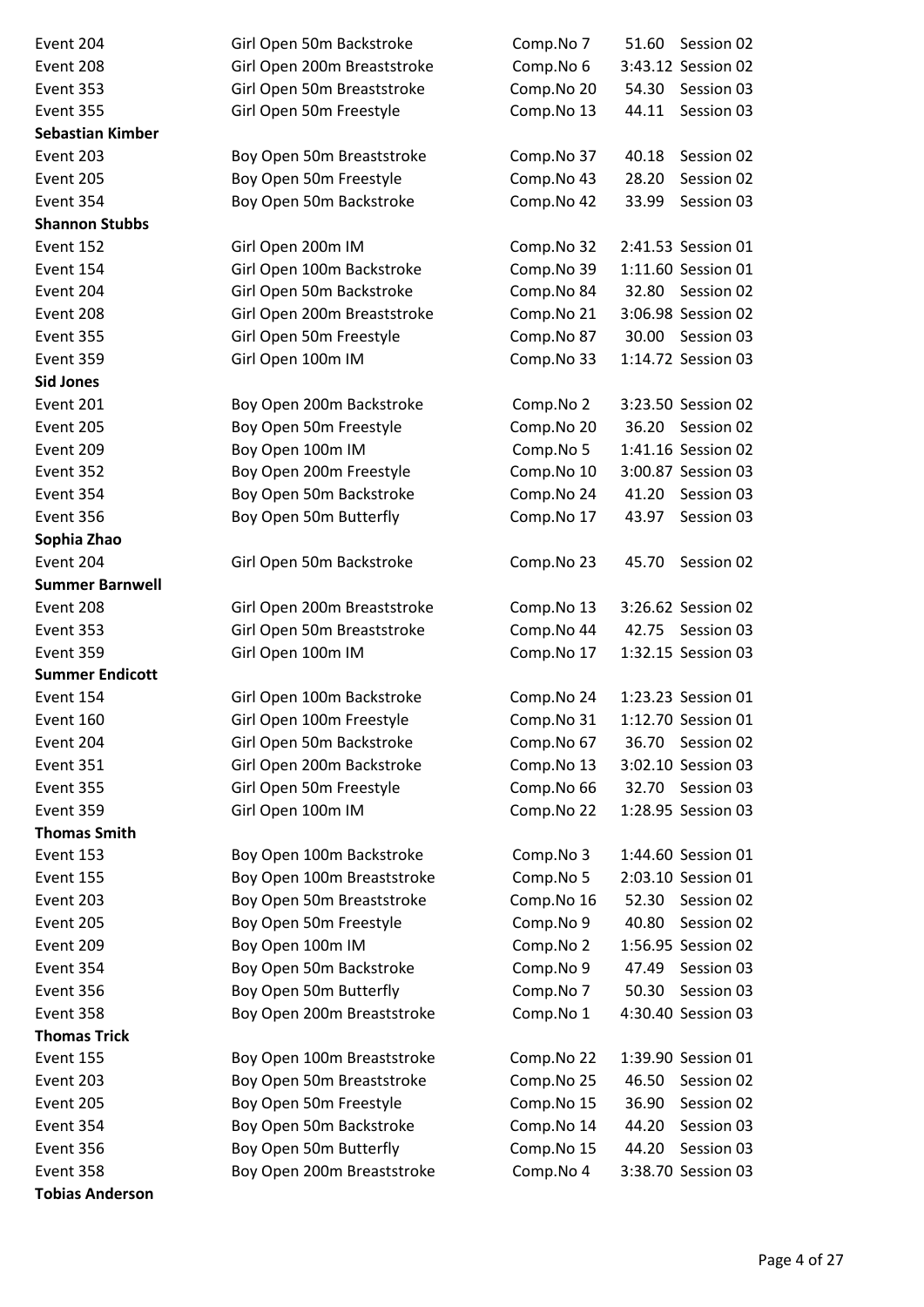| <b>Event 153</b>          | Boy Open 100m Backstroke | Comp.No 9  |       | 1:35.30 Session 01 |
|---------------------------|--------------------------|------------|-------|--------------------|
| Event 159                 | Boy Open 100m Freestyle  | Comp.No 7  |       | 1:31.30 Session 01 |
| Event 201                 | Boy Open 200m Backstroke | Comp.No 3  |       | 3:20.70 Session 02 |
| Event 205                 | Boy Open 50m Freestyle   | Comp.No 10 |       | 39.90 Session 02   |
| Event 209                 | Boy Open 100m IM         | Comp.No 3  |       | 1:54.13 Session 02 |
| Event 352                 | Boy Open 200m Freestyle  | Comp.No 3  |       | 3:22.60 Session 03 |
| Event 354                 | Boy Open 50m Backstroke  | Comp.No 15 | 44.10 | Session 03         |
| Event 356                 | Boy Open 50m Butterfly   | Comp.No 5  | 51.37 | Session 03         |
| <b>William Carrington</b> |                          |            |       |                    |
| Event 354                 | Boy Open 50m Backstroke  | Comp.No 3  | 52.90 | Session 03         |
| Zoe Reynolds              |                          |            |       |                    |
| Event 204                 | Girl Open 50m Backstroke | Comp.No 49 | 39.45 | Session 02         |
| Event 355                 | Girl Open 50m Freestyle  | Comp.No 57 | 33.90 | Session 03         |
| Event 359                 | Girl Open 100m IM        | Comp.No 20 |       | 1:30.37 Session 03 |
|                           |                          |            |       |                    |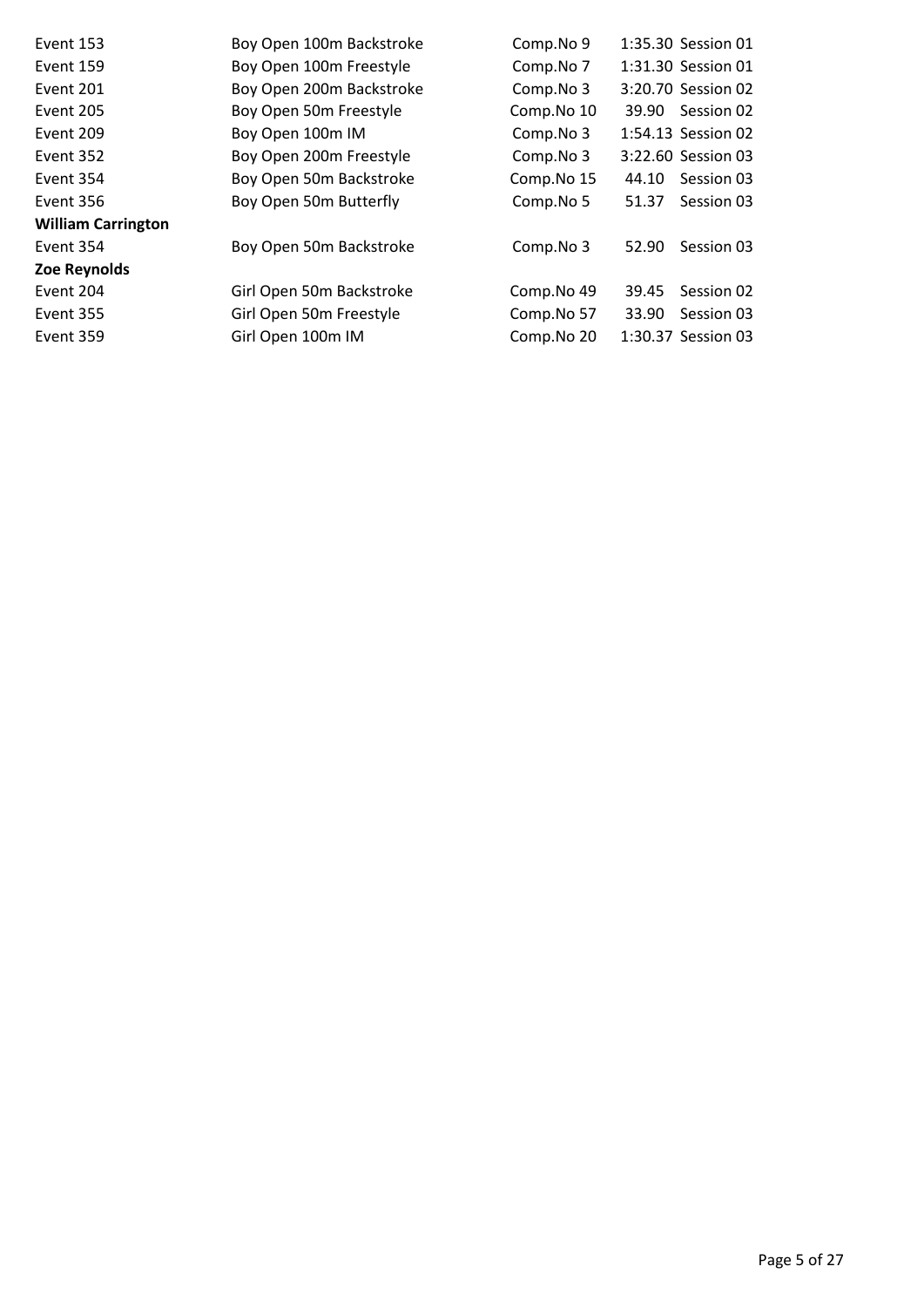#### **Dereham**

| <b>Amelia Dunsire</b>            |
|----------------------------------|
| Event 202                        |
| Event 204                        |
| Event 208                        |
| Event 355                        |
| Event 359                        |
| Anastasja Wall                   |
| Event 154                        |
| Event 158                        |
| Event 160                        |
| Event 202                        |
| Event 204                        |
| Event 206                        |
| Event 355                        |
| <b>Benjamin Riglar</b>           |
| Event 205                        |
| Event 209                        |
| <b>Darcey Bradford</b>           |
| Event 204                        |
| Event 208                        |
| Event 355                        |
| Event 359                        |
| <b>Ellen Swift</b>               |
| Event 154                        |
| Event 160                        |
| Event 204                        |
| Event 351                        |
| Event 355                        |
|                                  |
| Event 359<br><b>Harry Palmer</b> |
|                                  |
| Event 151<br>Event 159           |
| Event 203                        |
| Event 205                        |
|                                  |
| Event 207                        |
| Event 354                        |
| <b>Isabelle Brown</b>            |
| Event 204                        |
| Event 355                        |
| Event 359                        |
| <b>Isabelle Marsh</b>            |
| Event 204                        |
| Jack Tattersall                  |
| Event 203                        |
| Event 209                        |
| Event 352                        |
| Event 356                        |
| Event 358                        |
| Joshua Taylor                    |
| Event 153                        |

| Event 202              | Girl Open 200m Freestyle    | Comp.No 1  | 3:43.95 Session 02  |
|------------------------|-----------------------------|------------|---------------------|
| Event 204              | Girl Open 50m Backstroke    | Comp.No 6  | 51.83 Session 02    |
| Event 208              | Girl Open 200m Breaststroke | Comp.No 4  | 3:50.85 Session 02  |
| Event 355              | Girl Open 50m Freestyle     | Comp.No 17 | 42.52 Session 03    |
| Event 359              | Girl Open 100m IM           | Comp.No 1  | 1:59.75 Session 03  |
| Anastasja Wall         |                             |            |                     |
| Event 154              | Girl Open 100m Backstroke   | Comp.No 17 | 1:27.95 Session 01  |
| Event 158              | Girl Open 100m Butterfly    | Comp.No 7  | 1:35.08 Session 01  |
| Event 160              | Girl Open 100m Freestyle    | Comp.No 29 | 1:14.38 Session 01  |
| Event 202              | Girl Open 200m Freestyle    | Comp.No 24 | 2:41.80 Session 02  |
| Event 204              | Girl Open 50m Backstroke    | Comp.No 47 | 39.65<br>Session 02 |
| Event 206              | Girl Open 50m Butterfly     | Comp.No 28 | 38.90<br>Session 02 |
| Event 355              | Girl Open 50m Freestyle     | Comp.No 61 | 33.30<br>Session 03 |
| <b>Benjamin Riglar</b> |                             |            |                     |
| Event 205              | Boy Open 50m Freestyle      | Comp.No 49 | 26.82<br>Session 02 |
| Event 209              | Boy Open 100m IM            | Comp.No 20 | 1:06.64 Session 02  |
| <b>Darcey Bradford</b> |                             |            |                     |
| Event 204              | Girl Open 50m Backstroke    | Comp.No 60 | 37.50<br>Session 02 |
| Event 208              | Girl Open 200m Breaststroke | Comp.No 15 | 3:19.04 Session 02  |
| Event 355              | Girl Open 50m Freestyle     | Comp.No 77 | 31.19 Session 03    |
| Event 359              | Girl Open 100m IM           | Comp.No 28 | 1:22.56 Session 03  |
| <b>Ellen Swift</b>     |                             |            |                     |
| Event 154              | Girl Open 100m Backstroke   | Comp.No 30 | 1:16.89 Session 01  |
| Event 160              | Girl Open 100m Freestyle    | Comp.No 38 | 1:08.10 Session 01  |
| Event 204              | Girl Open 50m Backstroke    | Comp.No 69 | 35.90 Session 02    |
| Event 351              | Girl Open 200m Backstroke   | Comp.No 22 | 2:45.03 Session 03  |
| Event 355              | Girl Open 50m Freestyle     | Comp.No 90 | 29.80<br>Session 03 |
| Event 359              | Girl Open 100m IM           | Comp.No 27 | 1:25.47 Session 03  |
| <b>Harry Palmer</b>    |                             |            |                     |
| Event 151              | Boy Open 200m IM            | Comp.No 6  | 3:23.27 Session 01  |
| Event 159              | Boy Open 100m Freestyle     | Comp.No 17 | 1:21.22 Session 01  |
| Event 203              | Boy Open 50m Breaststroke   | Comp.No 26 | 45.87<br>Session 02 |
| Event 205              | Boy Open 50m Freestyle      | Comp.No 19 | 36.21<br>Session 02 |
| Event 207              | Boy Open 200m Butterfly     | Comp.No 1  | 3:50.76 Session 02  |
| Event 354              | Boy Open 50m Backstroke     | Comp.No 18 | Session 03<br>43.27 |
| <b>Isabelle Brown</b>  |                             |            |                     |
| Event 204              | Girl Open 50m Backstroke    | Comp.No 53 | 39.10<br>Session 02 |
| Event 355              | Girl Open 50m Freestyle     | Comp.No 42 | Session 03<br>35.90 |
| Event 359              | Girl Open 100m IM           | Comp.No 15 | 1:33.97 Session 03  |
| <b>Isabelle Marsh</b>  |                             |            |                     |
| Event 204              | Girl Open 50m Backstroke    | Comp.No 12 | Session 02<br>50.64 |
| <b>Jack Tattersall</b> |                             |            |                     |
| Event 203              | Boy Open 50m Breaststroke   | Comp.No 40 | 37.40<br>Session 02 |
| Event 209              | Boy Open 100m IM            | Comp.No 15 | 1:16.31 Session 02  |
| Event 352              | Boy Open 200m Freestyle     | Comp.No 21 | 2:23.25 Session 03  |
| Event 356              | Boy Open 50m Butterfly      | Comp.No 33 | 32.50 Session 03    |
| Event 358              | Boy Open 200m Breaststroke  | Comp.No 14 | 3:01.85 Session 03  |
| Joshua Taylor          |                             |            |                     |
| Event 153              | Boy Open 100m Backstroke    | Comp.No 21 | 1:22.85 Session 01  |
| Event 155              | Boy Open 100m Breaststroke  | Comp.No 14 | 1:51.65 Session 01  |
|                        |                             |            |                     |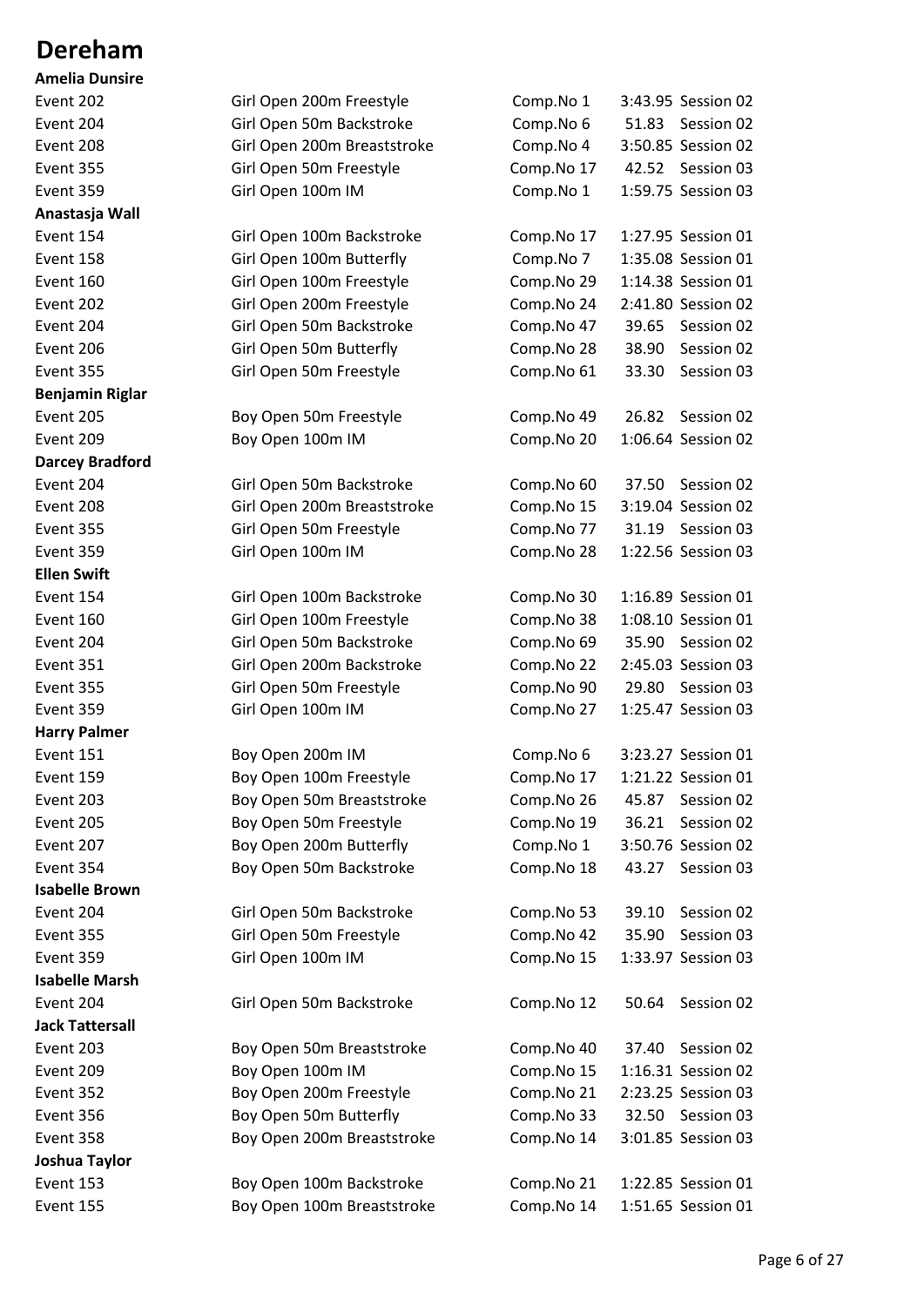| Event 159              | Boy Open 100m Freestyle    | Comp.No 25 | 1:16.34 Session 01  |
|------------------------|----------------------------|------------|---------------------|
| Event 205              | Boy Open 50m Freestyle     | Comp.No 34 | 33.87 Session 02    |
| Event 352              | Boy Open 200m Freestyle    | Comp.No 17 | 2:43.73 Session 03  |
| <b>Lillian Walthew</b> |                            |            |                     |
| Event 152              | Girl Open 200m IM          | Comp.No 28 | 2:46.06 Session 01  |
| Event 158              | Girl Open 100m Butterfly   | Comp.No 20 | 1:18.56 Session 01  |
| Event 160              | Girl Open 100m Freestyle   | Comp.No 40 | 1:07.60 Session 01  |
| Event 202              | Girl Open 200m Freestyle   | Comp.No 34 | 2:23.63 Session 02  |
| Event 355              | Girl Open 50m Freestyle    | Comp.No 81 | 30.50 Session 03    |
| <b>Mark Greenaway</b>  |                            |            |                     |
| Event 352              | Boy Open 200m Freestyle    | Comp.No 28 | 2:06.68 Session 03  |
| <b>Megan Summer</b>    |                            |            |                     |
| Event 154              | Girl Open 100m Backstroke  | Comp.No 29 | 1:16.93 Session 01  |
| Event 160              | Girl Open 100m Freestyle   | Comp.No 43 | 1:06.63 Session 01  |
| Event 204              | Girl Open 50m Backstroke   | Comp.No 72 | 35.62 Session 02    |
| Event 351              | Girl Open 200m Backstroke  | Comp.No 17 | 2:46.62 Session 03  |
| Event 355              | Girl Open 50m Freestyle    | Comp.No 91 | 29.78 Session 03    |
| Event 359              | Girl Open 100m IM          | Comp.No 30 | 1:21.22 Session 03  |
| <b>Riley Walker</b>    |                            |            |                     |
| Event 151              | Boy Open 200m IM           | Comp.No 19 | 2:48.93 Session 01  |
| Event 159              | Boy Open 100m Freestyle    | Comp.No 34 | 1:08.26 Session 01  |
| <b>Samuel Bradford</b> |                            |            |                     |
| Event 155              | Boy Open 100m Breaststroke | Comp.No 27 | 1:37.21 Session 01  |
| Event 159              | Boy Open 100m Freestyle    | Comp.No 31 | 1:10.34 Session 01  |
| Event 205              | Boy Open 50m Freestyle     | Comp.No 37 | 31.60 Session 02    |
| Event 352              | Boy Open 200m Freestyle    | Comp.No 19 | 2:35.90 Session 03  |
| Event 354              | Boy Open 50m Backstroke    | Comp.No 23 | 41.21<br>Session 03 |
| <b>Scott Greenaway</b> |                            |            |                     |
| Event 352              | Boy Open 200m Freestyle    | Comp.No 24 | 2:12.46 Session 03  |
| <b>Thomas Ellis</b>    |                            |            |                     |
| Event 151              | Boy Open 200m IM           | Comp.No 21 | 2:42.50 Session 01  |
| Event 153              | Boy Open 100m Backstroke   | Comp.No 29 | 1:10.99 Session 01  |
| Event 155              | Boy Open 100m Breaststroke | Comp.No 34 | 1:22.20 Session 01  |
| Event 159              | Boy Open 100m Freestyle    | Comp.No 37 | 1:02.50 Session 01  |
| Event 203              | Boy Open 50m Breaststroke  | Comp.No 38 | 37.50<br>Session 02 |
| Event 205              | Boy Open 50m Freestyle     | Comp.No 47 | 27.40<br>Session 02 |
| Event 354              | Boy Open 50m Backstroke    | Comp.No 44 | 32.70<br>Session 03 |
| <b>William Nutt</b>    |                            |            |                     |
| Event 153              | Boy Open 100m Backstroke   | Comp.No 7  | 1:35.74 Session 01  |
| Event 155              | Boy Open 100m Breaststroke | Comp.No 18 | 1:45.49 Session 01  |
| Event 159              | Boy Open 100m Freestyle    | Comp.No 13 | 1:25.39 Session 01  |
| Event 352              | Boy Open 200m Freestyle    | Comp.No 1  | 3:35.22 Session 03  |
| Event 354              | Boy Open 50m Backstroke    | Comp.No 20 | 43.00 Session 03    |
| Event 358              | Boy Open 200m Breaststroke | Comp.No 3  | 3:54.10 Session 03  |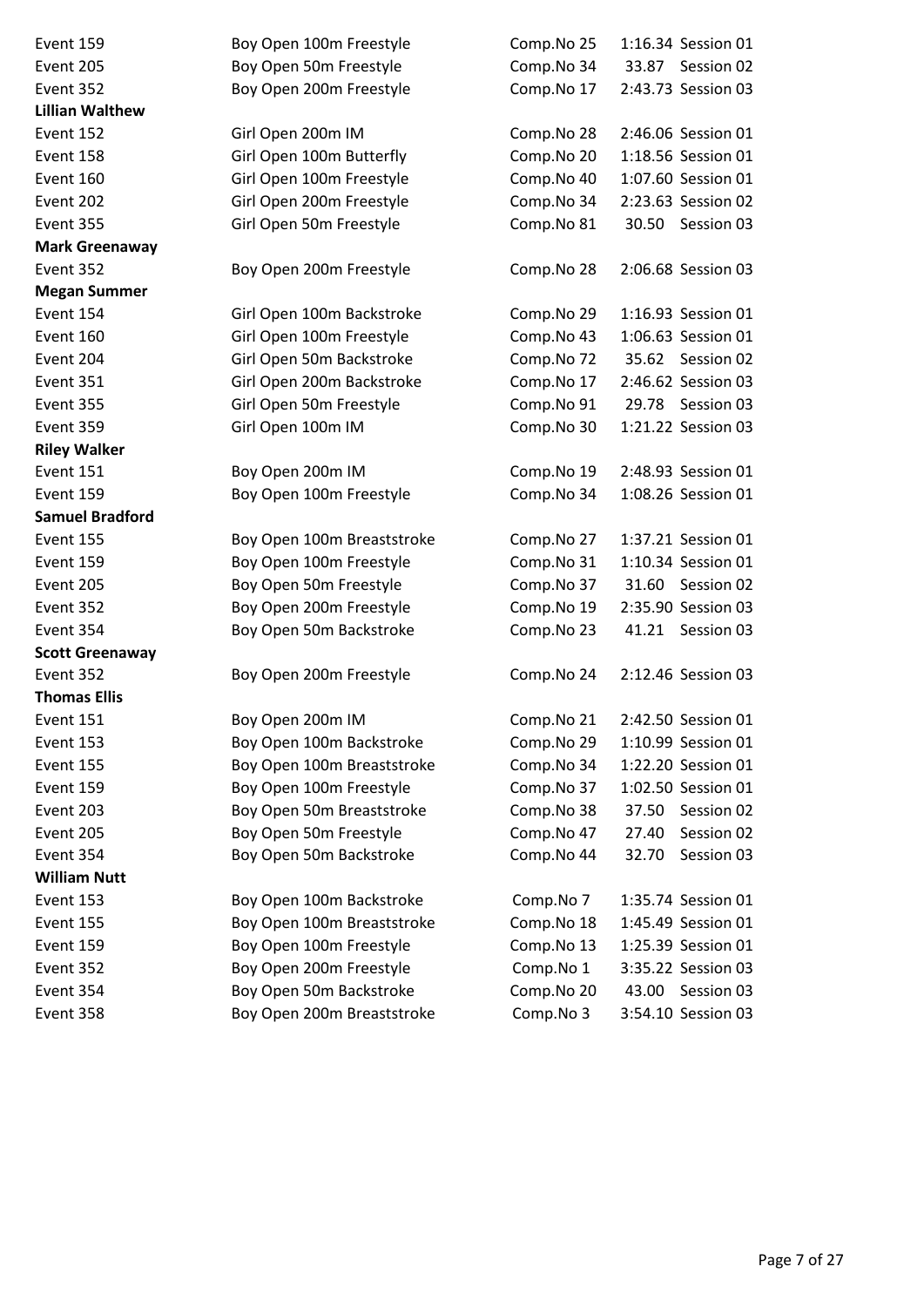## **Diss Otters**

| <b>Benjamin Eastwood</b> |           |
|--------------------------|-----------|
| Event 153                | Boy Ope   |
| Event 155                | Boy Ope   |
| Event 159                | Boy Ope   |
| Event 203                | Boy Ope   |
| Event 205                | Boy Ope   |
| Event 354                | Boy Ope   |
| Event 356                | Boy Ope   |
| <b>Daisy Lewis</b>       |           |
| Event 154                | Girl Oper |
| Event 204                | Girl Oper |
| Event 353                | Girl Oper |
| Event 355                | Girl Oper |
| <b>Donald Perrin</b>     |           |
| Event 155                | Boy Ope   |
| Event 159                | Boy Ope   |
| Event 203                | Boy Ope   |
| Event 205                | Boy Ope   |
| Event 209                | Boy Ope   |
| Event 354                | Boy Ope   |
| Event 356                | Boy Ope   |
| <b>Elizabeth Ferrier</b> |           |
| Event 156                | Girl Oper |
| Event 208                | Girl Oper |
| Event 353                | Girl Oper |
| Event 355                | Girl Oper |
| Event 359                | Girl Oper |
| <b>Ella Goodswen</b>     |           |
| Event 152                | Girl Oper |
| Event 156                | Girl Oper |
| Event 160                | Girl Oper |
| Event 202                | Girl Oper |
| Event 204                | Girl Oper |
| Event 351                | Girl Oper |
| Event 355                | Girl Oper |
| <b>Ella Townsend</b>     |           |
| Event 204                | Girl Oper |
| Event 206                | Girl Oper |
| Event 351                | Girl Oper |
| Event 355                | Girl Oper |
| Event 359                | Girl Oper |
| <b>Emilia Clifford</b>   |           |
| Event 204                | Girl Oper |
| Event 353                | Girl Oper |
| Event 355                | Girl Oper |
| <b>Ethan Bailey</b>      |           |
| Event 354                | Boy Ope   |
| <b>Grace Cook</b>        |           |
| Event 152                | Girl Oper |
| Event 154                | Girl Oper |
|                          |           |

| DCHJAHIIII LASLWOOU      |                             |            |                     |
|--------------------------|-----------------------------|------------|---------------------|
| Event 153                | Boy Open 100m Backstroke    | Comp.No 8  | 1:35.50 Session 01  |
| Event 155                | Boy Open 100m Breaststroke  | Comp.No 10 | 1:55.60 Session 01  |
| Event 159                | Boy Open 100m Freestyle     | Comp.No 9  | 1:27.10 Session 01  |
| Event 203                | Boy Open 50m Breaststroke   | Comp.No 15 | 52.70<br>Session 02 |
| Event 205                | Boy Open 50m Freestyle      | Comp.No 16 | 36.70<br>Session 02 |
| Event 354                | Boy Open 50m Backstroke     | Comp.No 17 | 43.60<br>Session 03 |
| Event 356                | Boy Open 50m Butterfly      | Comp.No 12 | 45.20<br>Session 03 |
| <b>Daisy Lewis</b>       |                             |            |                     |
| Event 154                | Girl Open 100m Backstroke   | Comp.No 1  | 1:53.60 Session 01  |
| Event 204                | Girl Open 50m Backstroke    | Comp.No 14 | 49.90 Session 02    |
| Event 353                | Girl Open 50m Breaststroke  | Comp.No 3  | 1:08.48 Session 03  |
| Event 355                | Girl Open 50m Freestyle     | Comp.No 1  | 48.80 Session 03    |
| <b>Donald Perrin</b>     |                             |            |                     |
| Event 155                | Boy Open 100m Breaststroke  | Comp.No 16 | 1:49.04 Session 01  |
| Event 159                | Boy Open 100m Freestyle     | Comp.No 14 | 1:24.46 Session 01  |
| Event 203                | Boy Open 50m Breaststroke   | Comp.No 20 | 49.69<br>Session 02 |
| Event 205                | Boy Open 50m Freestyle      | Comp.No 18 | 36.46<br>Session 02 |
| Event 209                | Boy Open 100m IM            | Comp.No 6  | 1:36.28 Session 02  |
| Event 354                | Boy Open 50m Backstroke     | Comp.No 19 | 43.22<br>Session 03 |
| Event 356                | Boy Open 50m Butterfly      | Comp.No 10 | 47.54<br>Session 03 |
| <b>Elizabeth Ferrier</b> |                             |            |                     |
| Event 156                | Girl Open 100m Breaststroke | Comp.No 12 | 1:52.80 Session 01  |
| Event 208                | Girl Open 200m Breaststroke | Comp.No 2  | 4:06.30 Session 02  |
| Event 353                | Girl Open 50m Breaststroke  | Comp.No 32 | 50.00 Session 03    |
| Event 355                | Girl Open 50m Freestyle     | Comp.No 38 | Session 03<br>37.50 |
| Event 359                | Girl Open 100m IM           | Comp.No 12 | 1:37.88 Session 03  |
| <b>Ella Goodswen</b>     |                             |            |                     |
| Event 152                | Girl Open 200m IM           | Comp.No 5  | 3:41.19 Session 01  |
| Event 156                | Girl Open 100m Breaststroke | Comp.No 15 | 1:47.30 Session 01  |
| Event 160                | Girl Open 100m Freestyle    | Comp.No 16 | 1:22.68 Session 01  |
| Event 202                | Girl Open 200m Freestyle    | Comp.No 15 | 3:04.84 Session 02  |
| Event 204                | Girl Open 50m Backstroke    | Comp.No 32 | Session 02<br>43.35 |
| Event 351                | Girl Open 200m Backstroke   | Comp.No 6  | 3:18.24 Session 03  |
| Event 355                | Girl Open 50m Freestyle     | Comp.No 31 | 38.51 Session 03    |
| <b>Ella Townsend</b>     |                             |            |                     |
| Event 204                | Girl Open 50m Backstroke    | Comp.No 52 | Session 02<br>39.10 |
| Event 206                | Girl Open 50m Butterfly     | Comp.No 26 | 40.00<br>Session 02 |
| Event 351                | Girl Open 200m Backstroke   | Comp.No 15 | 2:57.70 Session 03  |
| Event 355                | Girl Open 50m Freestyle     | Comp.No 74 | Session 03<br>31.70 |
| Event 359                | Girl Open 100m IM           | Comp.No 19 | 1:31.57 Session 03  |
| <b>Emilia Clifford</b>   |                             |            |                     |
| Event 204                | Girl Open 50m Backstroke    | Comp.No 3  | Session 02<br>52.53 |
| Event 353                | Girl Open 50m Breaststroke  | Comp.No 22 | Session 03<br>53.20 |
| Event 355                | Girl Open 50m Freestyle     | Comp.No 9  | 46.23<br>Session 03 |
| <b>Ethan Bailey</b>      |                             |            |                     |
| Event 354                | Boy Open 50m Backstroke     | Comp.No 8  | Session 03<br>47.93 |
| <b>Grace Cook</b>        |                             |            |                     |
| Event 152                | Girl Open 200m IM           | Comp.No 14 | 3:12.70 Session 01  |
| Event 154                |                             | Comp.No 22 |                     |
|                          | Girl Open 100m Backstroke   |            | 1:25.88 Session 01  |
| Event 202                | Girl Open 200m Freestyle    | Comp.No 27 | 2:39.40 Session 02  |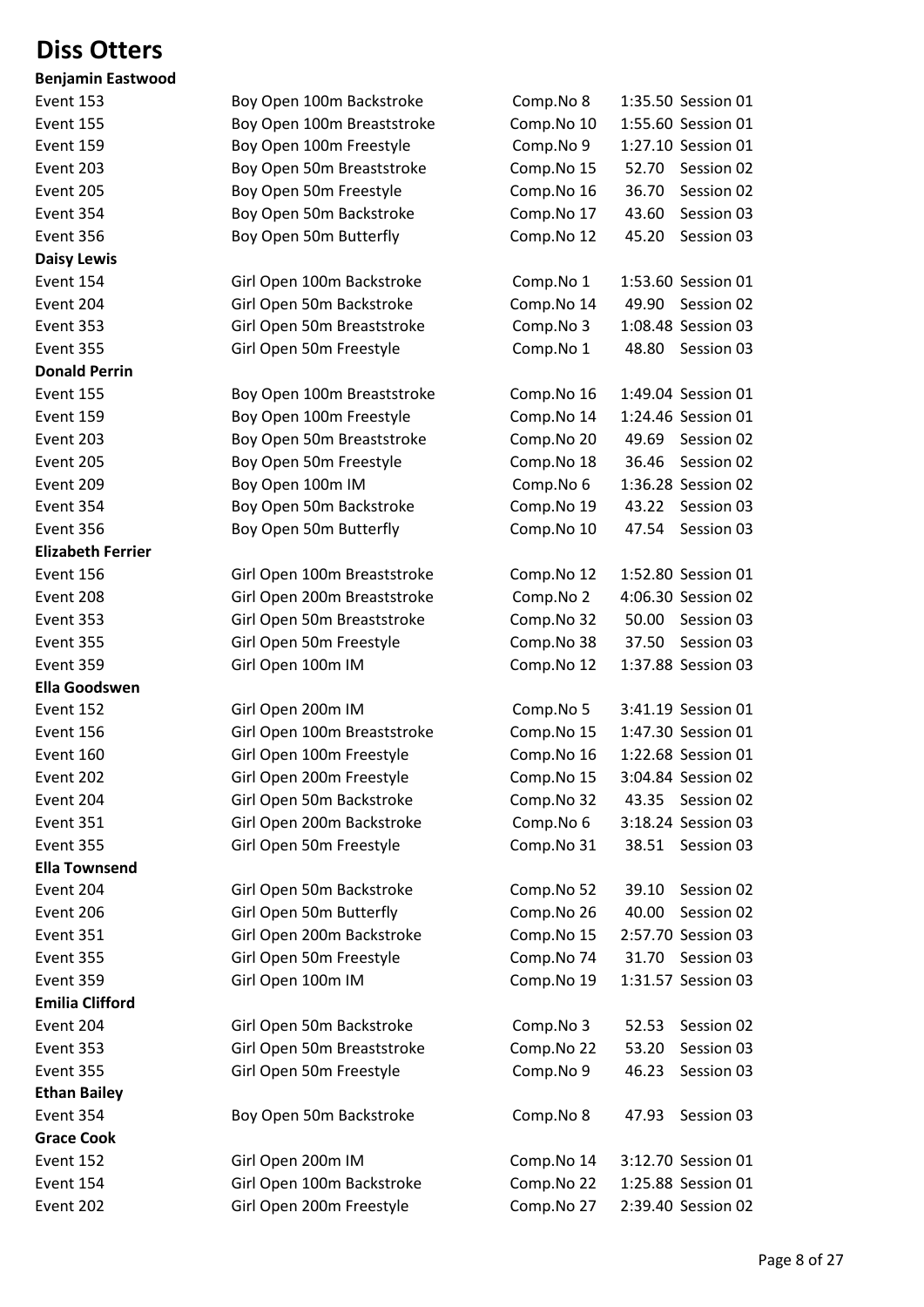| Event 204              | Girl Open 50m Backstroke    | Comp.No 38 | 41.52<br>Session 02 |
|------------------------|-----------------------------|------------|---------------------|
| Event 206              | Girl Open 50m Butterfly     | Comp.No 25 | Session 02<br>40.07 |
| Event 351              | Girl Open 200m Backstroke   | Comp.No 9  | 3:08.01 Session 03  |
| Event 359              | Girl Open 100m IM           | Comp.No 14 | 1:34.40 Session 03  |
| <b>Hebe Shearer</b>    |                             |            |                     |
| Event 154              | Girl Open 100m Backstroke   | Comp.No 4  | 1:42.10 Session 01  |
| Event 160              | Girl Open 100m Freestyle    | Comp.No 6  | 1:35.40 Session 01  |
| Event 204              | Girl Open 50m Backstroke    | Comp.No 22 | 45.80 Session 02    |
| Event 353              | Girl Open 50m Breaststroke  | Comp.No 10 | 1:03.98 Session 03  |
| Event 355              | Girl Open 50m Freestyle     | Comp.No 27 | 39.10 Session 03    |
| <b>Hollie Richards</b> |                             |            |                     |
| Event 156              | Girl Open 100m Breaststroke | Comp.No 1  | 2:20.00 Session 01  |
| Event 160              | Girl Open 100m Freestyle    | Comp.No 1  | 1:48.01 Session 01  |
| Event 204              | Girl Open 50m Backstroke    | Comp.No 10 | 51.20<br>Session 02 |
| Event 353              | Girl Open 50m Breaststroke  | Comp.No 17 | 56.15<br>Session 03 |
| Event 355              | Girl Open 50m Freestyle     | Comp.No 3  | 48.09<br>Session 03 |
| Jessica Freeman        |                             |            |                     |
| Event 202              | Girl Open 200m Freestyle    | Comp.No 10 | 3:10.10 Session 02  |
| Event 204              | Girl Open 50m Backstroke    | Comp.No 29 | 44.10<br>Session 02 |
| Event 353              | Girl Open 50m Breaststroke  | Comp.No 31 | Session 03<br>51.25 |
| Event 355              | Girl Open 50m Freestyle     | Comp.No 54 | Session 03<br>34.50 |
| <b>Laurie Shearer</b>  |                             |            |                     |
| Event 151              | Boy Open 200m IM            | Comp.No 11 | 3:13.20 Session 01  |
| Event 155              | Boy Open 100m Breaststroke  | Comp.No 21 | 1:41.80 Session 01  |
| Event 201              | Boy Open 200m Backstroke    | Comp.No 9  | 2:58.50 Session 02  |
| Event 352              | Boy Open 200m Freestyle     | Comp.No 15 | 2:48.40 Session 03  |
| Event 354              | Boy Open 50m Backstroke     | Comp.No 29 | 40.38 Session 03    |
| <b>Mya Sidwell</b>     |                             |            |                     |
| Event 158              | Girl Open 100m Butterfly    | Comp.No 6  | 1:40.20 Session 01  |
|                        |                             |            |                     |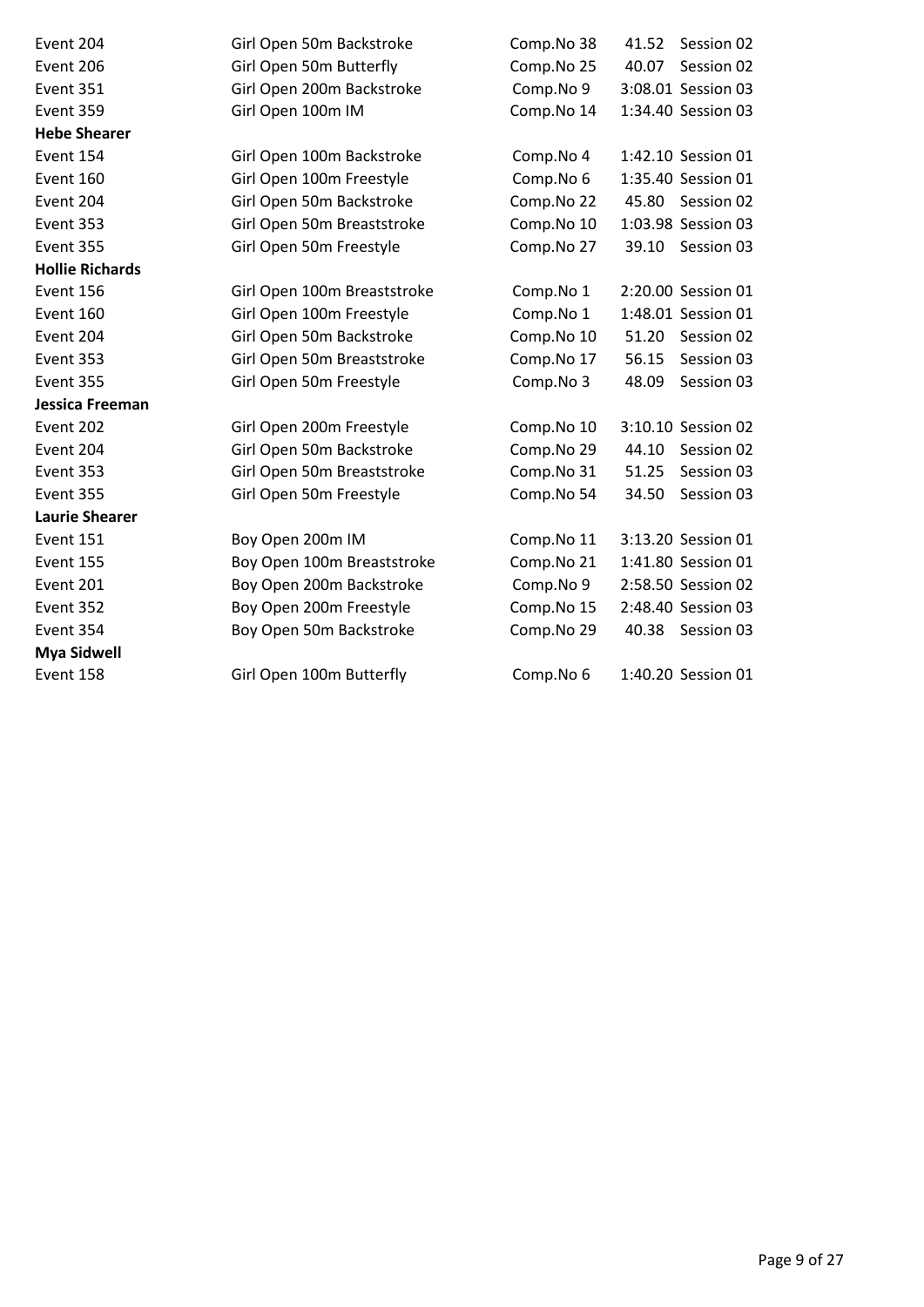### **Gt Yarmouth**

| <b>Event 151</b>          | Boy Open 200m IM            | Comp.No 7  | 3:20.45 Session 01  |
|---------------------------|-----------------------------|------------|---------------------|
| Event 155                 | Boy Open 100m Breaststroke  | Comp.No 17 | 1:46.30 Session 01  |
| <b>Brooke Harris</b>      |                             |            |                     |
| Event 154                 | Girl Open 100m Backstroke   | Comp.No 10 | 1:31.48 Session 01  |
| Event 204                 | Girl Open 50m Backstroke    | Comp.No 41 | 40.80<br>Session 02 |
| Event 206                 | Girl Open 50m Butterfly     | Comp.No 9  | 45.53<br>Session 02 |
| Event 355                 | Girl Open 50m Freestyle     | Comp.No 46 | Session 03<br>35.40 |
| Event 359                 | Girl Open 100m IM           | Comp.No 7  | 1:46.15 Session 03  |
| <b>Catherine Mitchell</b> |                             |            |                     |
| Event 152                 | Girl Open 200m IM           | Comp.No 9  | 3:23.61 Session 01  |
| Event 160                 | Girl Open 100m Freestyle    | Comp.No 24 | 1:16.88 Session 01  |
| Event 202                 | Girl Open 200m Freestyle    | Comp.No 23 | 2:48.40 Session 02  |
| Event 206                 | Girl Open 50m Butterfly     | Comp.No 15 | 42.30 Session 02    |
| <b>Event 351</b>          | Girl Open 200m Backstroke   | Comp.No 7  | 3:14.70 Session 03  |
| Event 355                 | Girl Open 50m Freestyle     | Comp.No 62 | 33.20 Session 03    |
| Event 359                 | Girl Open 100m IM           | Comp.No 11 | 1:40.61 Session 03  |
| <b>Charlie Pickering</b>  |                             |            |                     |
| Event 203                 | Boy Open 50m Breaststroke   | Comp.No 8  | 55.10<br>Session 02 |
| Event 205                 | Boy Open 50m Freestyle      | Comp.No 5  | 42.64<br>Session 02 |
| Event 354                 | Boy Open 50m Backstroke     | Comp.No 4  | 49.73<br>Session 03 |
| Event 356                 | Boy Open 50m Butterfly      | Comp.No 1  | 1:02.88 Session 03  |
| <b>Chloe Green</b>        |                             |            |                     |
| Event 154                 | Girl Open 100m Backstroke   | Comp.No 12 | 1:29.59 Session 01  |
| Event 204                 | Girl Open 50m Backstroke    | Comp.No 44 | 40.19 Session 02    |
| Event 351                 | Girl Open 200m Backstroke   | Comp.No 8  | 3:09.05 Session 03  |
| Event 355                 | Girl Open 50m Freestyle     | Comp.No 52 | 34.80 Session 03    |
| Event 359                 | Girl Open 100m IM           | Comp.No 16 | 1:32.66 Session 03  |
| <b>Elizabeth Mitchell</b> |                             |            |                     |
| Event 154                 | Girl Open 100m Backstroke   | Comp.No 13 | 1:29.32 Session 01  |
| Event 160                 | Girl Open 100m Freestyle    | Comp.No 30 | 1:13.10 Session 01  |
| Emma Land                 |                             |            |                     |
| Event 160                 | Girl Open 100m Freestyle    | Comp.No 34 | 1:11.99 Session 01  |
| Event 355                 | Girl Open 50m Freestyle     | Comp.No 64 | 33.00<br>Session 03 |
| Event 359                 | Girl Open 100m IM           | Comp.No 24 | 1:27.65 Session 03  |
| Freya Tubby               |                             |            |                     |
| Event 202                 | Girl Open 200m Freestyle    | Comp.No 13 | 3:08.55 Session 02  |
| Event 204                 | Girl Open 50m Backstroke    | Comp.No 16 | 47.66<br>Session 02 |
| Event 355                 | Girl Open 50m Freestyle     | Comp.No 24 | Session 03<br>39.39 |
| Event 359                 | Girl Open 100m IM           | Comp.No 9  | 1:45.22 Session 03  |
| <b>Holly Rigby</b>        |                             |            |                     |
| Event 156                 | Girl Open 100m Breaststroke | Comp.No 39 | 1:24.31 Session 01  |
| Event 160                 | Girl Open 100m Freestyle    | Comp.No 47 | 1:06.19 Session 01  |
| Event 204                 | Girl Open 50m Backstroke    | Comp.No 76 | 35.00<br>Session 02 |
| Event 353                 | Girl Open 50m Breaststroke  | Comp.No 52 | Session 03<br>37.90 |
| Event 355                 | Girl Open 50m Freestyle     | Comp.No 92 | 29.60<br>Session 03 |
| Jessica Hurren            |                             |            |                     |
| Event 156                 | Girl Open 100m Breaststroke | Comp.No 4  | 1:59.23 Session 01  |
| Event 204                 | Girl Open 50m Backstroke    | Comp.No 30 | 43.90<br>Session 02 |
| Event 353                 | Girl Open 50m Breaststroke  | Comp.No 25 | Session 03<br>53.06 |
| Event 355                 | Girl Open 50m Freestyle     | Comp.No 21 | Session 03<br>40.20 |
|                           |                             |            |                     |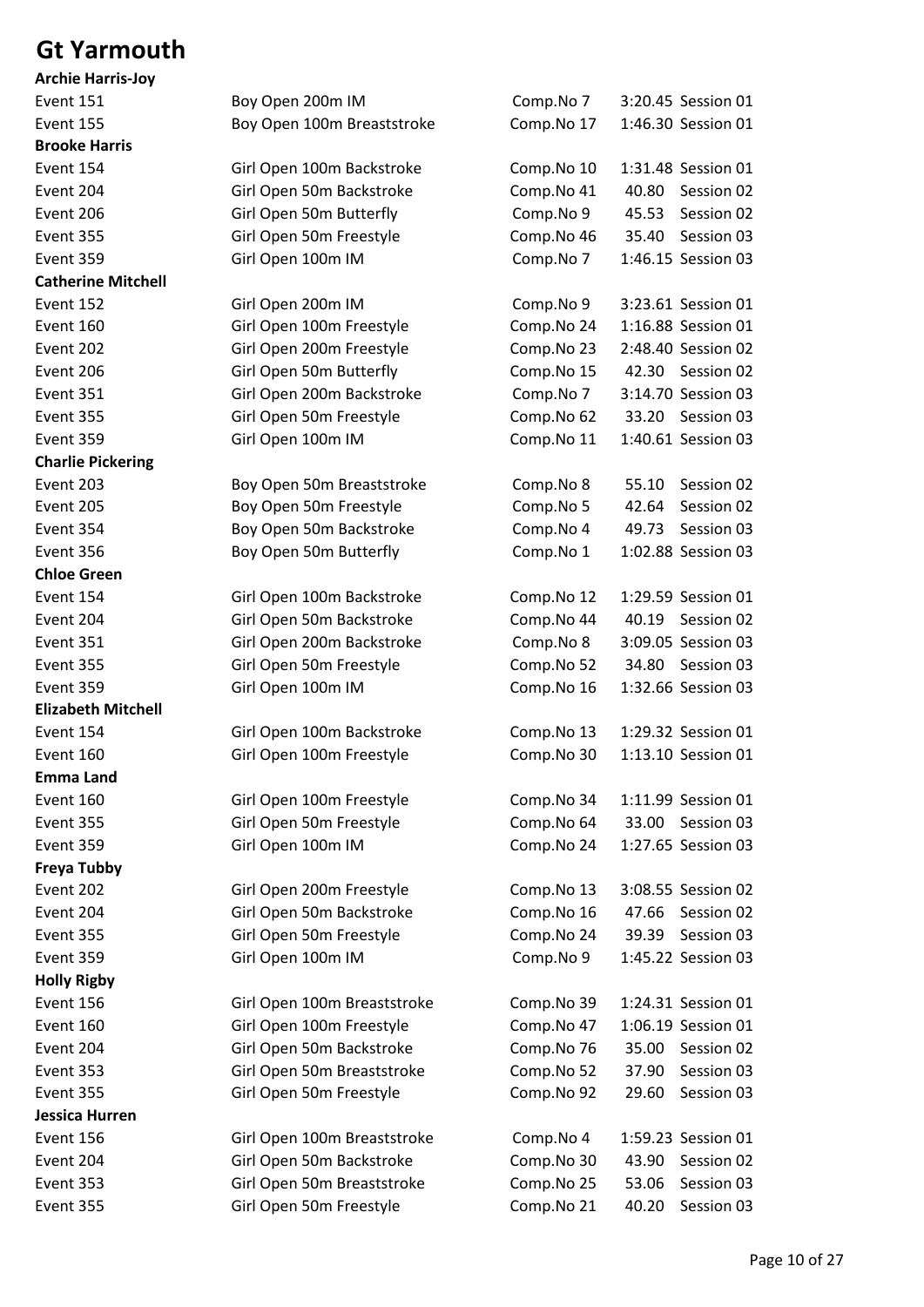| Event 359            | Girl Open 100m IM           | Comp.No 4  | 1:58.44 Session 03  |
|----------------------|-----------------------------|------------|---------------------|
| <b>Karma Barnes</b>  |                             |            |                     |
| Event 204            | Girl Open 50m Backstroke    | Comp.No 43 | 40.30<br>Session 02 |
| Event 206            | Girl Open 50m Butterfly     | Comp.No 13 | 43.04<br>Session 02 |
| Event 355            | Girl Open 50m Freestyle     | Comp.No 51 | 34.85<br>Session 03 |
| Lilia Burgoyne       |                             |            |                     |
| Event 152            | Girl Open 200m IM           | Comp.No 22 | 2:53.50 Session 01  |
| Event 156            | Girl Open 100m Breaststroke | Comp.No 27 | 1:34.02 Session 01  |
| Event 160            | Girl Open 100m Freestyle    | Comp.No 32 | 1:12.30 Session 01  |
| Event 202            | Girl Open 200m Freestyle    | Comp.No 26 | 2:40.01 Session 02  |
| Event 204            | Girl Open 50m Backstroke    | Comp.No 59 | 38.10<br>Session 02 |
| Event 353            | Girl Open 50m Breaststroke  | Comp.No 43 | 43.08<br>Session 03 |
| Event 355            | Girl Open 50m Freestyle     | Comp.No 73 | 31.80<br>Session 03 |
| Lily-May Freeman     |                             |            |                     |
| Event 355            | Girl Open 50m Freestyle     | Comp.No 56 | 34.00<br>Session 03 |
| Event 359            | Girl Open 100m IM           | Comp.No 13 | 1:36.39 Session 03  |
| Lola Sharman-White   |                             |            |                     |
| Event 160            | Girl Open 100m Freestyle    | Comp.No 14 | 1:24.85 Session 01  |
| Event 204            | Girl Open 50m Backstroke    | Comp.No 26 | 44.94<br>Session 02 |
| Event 353            | Girl Open 50m Breaststroke  | Comp.No 27 | 52.05<br>Session 03 |
| Event 355            | Girl Open 50m Freestyle     | Comp.No 34 | 38.16<br>Session 03 |
| <b>Sean Diggins</b>  |                             |            |                     |
| Event 155            | Boy Open 100m Breaststroke  | Comp.No 36 | 1:15.40 Session 01  |
| Event 203            | Boy Open 50m Breaststroke   | Comp.No 45 | 34.30<br>Session 02 |
| Event 209            | Boy Open 100m IM            | Comp.No 19 | 1:08.80 Session 02  |
| Event 352            | Boy Open 200m Freestyle     | Comp.No 26 | 2:10.29 Session 03  |
| Event 356            | Boy Open 50m Butterfly      | Comp.No 38 | 29.90<br>Session 03 |
| <b>Skye Nichols</b>  |                             |            |                     |
| Event 204            | Girl Open 50m Backstroke    | Comp.No 73 | 35.54<br>Session 02 |
| Event 355            | Girl Open 50m Freestyle     | Comp.No 75 | 31.40<br>Session 03 |
| Event 359            | Girl Open 100m IM           | Comp.No 25 | 1:27.62 Session 03  |
| <b>Starr Nichols</b> |                             |            |                     |
| Event 160            | Girl Open 100m Freestyle    | Comp.No 25 | 1:16.06 Session 01  |
| Event 204            | Girl Open 50m Backstroke    | Comp.No 55 | 39.00<br>Session 02 |
| Event 206            | Girl Open 50m Butterfly     | Comp.No 8  | 46.25<br>Session 02 |
| Event 353            | Girl Open 50m Breaststroke  | Comp.No 23 | 53.18<br>Session 03 |
| Event 355            | Girl Open 50m Freestyle     | Comp.No 45 | 35.48<br>Session 03 |
| Zoe Land             |                             |            |                     |
| Event 152            | Girl Open 200m IM           | Comp.No 33 | 2:41.24 Session 01  |
| Event 160            | Girl Open 100m Freestyle    | Comp.No 49 | 1:04.91 Session 01  |
| Event 204            | Girl Open 50m Backstroke    | Comp.No 83 | 33.38<br>Session 02 |
| Event 206            | Girl Open 50m Butterfly     | Comp.No 36 | Session 02<br>32.70 |
| Event 355            | Girl Open 50m Freestyle     | Comp.No 94 | 29.00<br>Session 03 |
| Event 359            | Girl Open 100m IM           | Comp.No 34 | 1:14.51 Session 03  |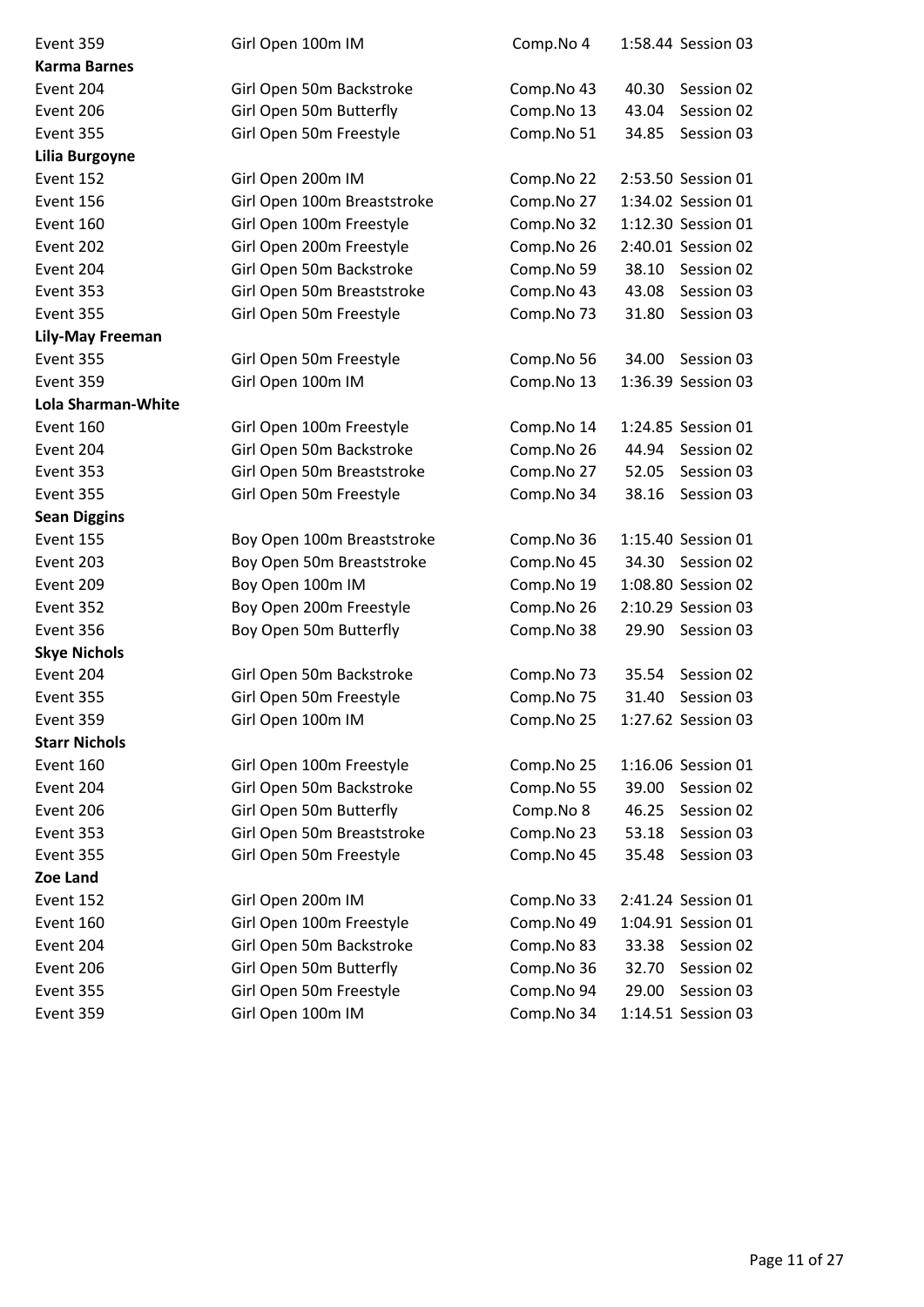#### **Norwich Swan**

| <b>Abigail Staff</b>    |                             |            |                     |  |
|-------------------------|-----------------------------|------------|---------------------|--|
| Event 355               | Girl Open 50m Freestyle     | Comp.No 72 | 31.80<br>Session 03 |  |
| <b>Aiden Futter</b>     |                             |            |                     |  |
| Event 159               | Boy Open 100m Freestyle     | Comp.No 35 | 1:06.48 Session 01  |  |
| Event 205               | Boy Open 50m Freestyle      | Comp.No 41 | 29.60 Session 02    |  |
| Event 207               | Boy Open 200m Butterfly     | Comp.No 4  | 3:17.65 Session 02  |  |
| Event 352               | Boy Open 200m Freestyle     | Comp.No 20 | 2:26.49 Session 03  |  |
| Event 356               | Boy Open 50m Butterfly      | Comp.No 31 | 33.40<br>Session 03 |  |
| <b>Amy Colbourne</b>    |                             |            |                     |  |
| Event 154               | Girl Open 100m Backstroke   | Comp.No 28 | 1:18.07 Session 01  |  |
| Event 156               | Girl Open 100m Breaststroke | Comp.No 32 | 1:30.11 Session 01  |  |
| Event 160               | Girl Open 100m Freestyle    | Comp.No 48 | 1:05.60 Session 01  |  |
| Event 202               | Girl Open 200m Freestyle    | Comp.No 35 | 2:22.50 Session 02  |  |
| Event 204               | Girl Open 50m Backstroke    | Comp.No 70 | Session 02<br>35.80 |  |
| Event 351               | Girl Open 200m Backstroke   | Comp.No 20 | 2:45.43 Session 03  |  |
| Event 355               | Girl Open 50m Freestyle     | Comp.No 83 | 30.40<br>Session 03 |  |
| <b>Bethany Rumsby</b>   |                             |            |                     |  |
| Event 158               | Girl Open 100m Butterfly    | Comp.No 21 | 1:18.53 Session 01  |  |
| Event 160               | Girl Open 100m Freestyle    | Comp.No 39 | 1:07.90 Session 01  |  |
| Event 204               | Girl Open 50m Backstroke    | Comp.No 61 | 37.50<br>Session 02 |  |
| Event 206               | Girl Open 50m Butterfly     | Comp.No 33 | 34.96<br>Session 02 |  |
| Defne Ece Sakarya       |                             |            |                     |  |
| Event 204               | Girl Open 50m Backstroke    | Comp.No 9  | Session 02<br>51.30 |  |
| Event 353               | Girl Open 50m Breaststroke  | Comp.No 6  | 1:06.28 Session 03  |  |
| Event 355               | Girl Open 50m Freestyle     | Comp.No 12 | 44.73<br>Session 03 |  |
| <b>Elizabeth Pert</b>   |                             |            |                     |  |
| Event 154               | Girl Open 100m Backstroke   | Comp.No 20 | 1:27.20 Session 01  |  |
| Event 202               | Girl Open 200m Freestyle    | Comp.No 25 | 2:41.65 Session 02  |  |
| Event 206               | Girl Open 50m Butterfly     | Comp.No 11 | 43.80<br>Session 02 |  |
| Event 353               | Girl Open 50m Breaststroke  | Comp.No 37 | 48.10<br>Session 03 |  |
| <b>Emily Howlett</b>    |                             |            |                     |  |
| Event 156               | Girl Open 100m Breaststroke | Comp.No 26 | 1:34.40 Session 01  |  |
| Event 158               | Girl Open 100m Butterfly    | Comp.No 10 | 1:32.86 Session 01  |  |
| <b>Emily Murrell</b>    |                             |            |                     |  |
| Event 154               | Girl Open 100m Backstroke   | Comp.No 6  | 1:37.49 Session 01  |  |
| Event 156               | Girl Open 100m Breaststroke | Comp.No 5  | 1:58.78 Session 01  |  |
| Event 160               | Girl Open 100m Freestyle    | Comp.No 8  | 1:31.10 Session 01  |  |
| Event 202               | Girl Open 200m Freestyle    | Comp.No 7  | 3:12.00 Session 02  |  |
| Event 204               | Girl Open 50m Backstroke    | Comp.No 20 | 46.50<br>Session 02 |  |
| Event 206               | Girl Open 50m Butterfly     | Comp.No 5  | Session 02<br>50.09 |  |
| Event 353               | Girl Open 50m Breaststroke  | Comp.No 18 | Session 03<br>55.70 |  |
| Event 355               | Girl Open 50m Freestyle     | Comp.No 33 | Session 03<br>38.20 |  |
| <b>Ethan Cowley</b>     |                             |            |                     |  |
| Event 159               | Boy Open 100m Freestyle     | Comp.No 39 | 1:01.71 Session 01  |  |
| Event 203               | Boy Open 50m Breaststroke   | Comp.No 41 | 36.84<br>Session 02 |  |
| Event 205               | Boy Open 50m Freestyle      | Comp.No 48 | 27.17<br>Session 02 |  |
| Event 356               | Boy Open 50m Butterfly      | Comp.No 34 | 31.68<br>Session 03 |  |
| <b>Francesca Salmon</b> |                             |            |                     |  |
| Event 202               | Girl Open 200m Freestyle    | Comp.No 38 | 2:18.37 Session 02  |  |
| Event 208               | Girl Open 200m Breaststroke | Comp.No 22 | 3:02.74 Session 02  |  |
| Event 353               | Girl Open 50m Breaststroke  | Comp.No 53 | 37.61<br>Session 03 |  |
|                         |                             |            |                     |  |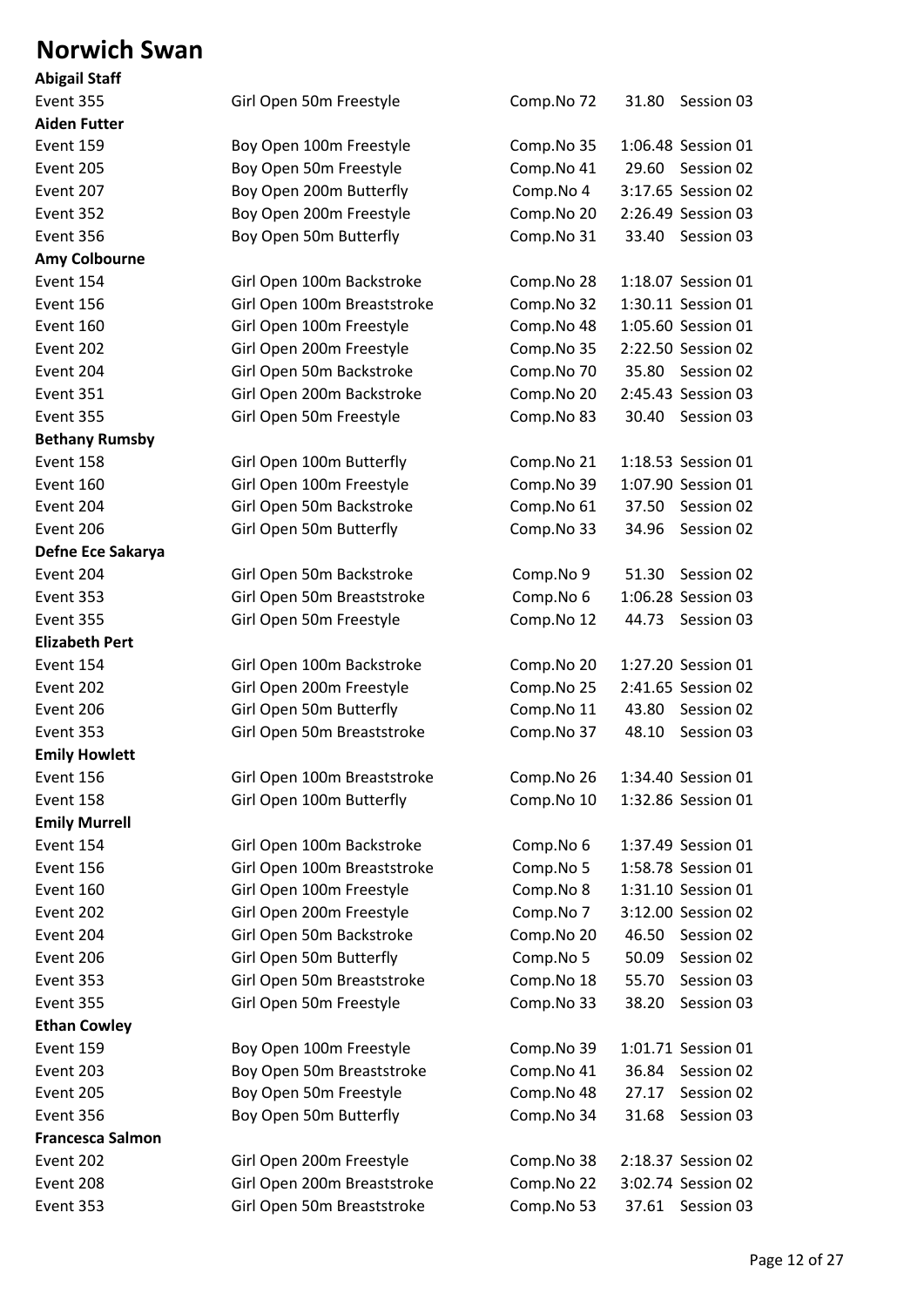| Event 355               | Girl Open 50m Freestyle     | Comp.No 84 | 30.16 | Session 03         |
|-------------------------|-----------------------------|------------|-------|--------------------|
| <b>Isabelle Howlett</b> |                             |            |       |                    |
| Event 156               | Girl Open 100m Breaststroke | Comp.No 19 |       | 1:45.00 Session 01 |
| Event 160               | Girl Open 100m Freestyle    | Comp.No 4  |       | 1:40.77 Session 01 |
| <b>Ishita Mehra</b>     |                             |            |       |                    |
| Event 154               | Girl Open 100m Backstroke   | Comp.No 3  |       | 1:52.35 Session 01 |
| Event 156               | Girl Open 100m Breaststroke | Comp.No 14 |       | 1:50.31 Session 01 |
| Event 204               | Girl Open 50m Backstroke    | Comp.No 11 | 51.18 | Session 02         |
| Event 353               | Girl Open 50m Breaststroke  | Comp.No 33 | 49.80 | Session 03         |
| Event 355               | Girl Open 50m Freestyle     | Comp.No 10 | 46.10 | Session 03         |
| <b>Isla Bedford</b>     |                             |            |       |                    |
| Event 154               | Girl Open 100m Backstroke   | Comp.No 8  |       | 1:32.40 Session 01 |
| Event 158               | Girl Open 100m Butterfly    | Comp.No 2  |       | 1:55.37 Session 01 |
| Event 160               | Girl Open 100m Freestyle    | Comp.No 11 |       | 1:28.65 Session 01 |
| Event 202               | Girl Open 200m Freestyle    | Comp.No 11 |       | 3:09.74 Session 02 |
| Event 204               | Girl Open 50m Backstroke    | Comp.No 35 | 42.30 | Session 02         |
| Event 206               | Girl Open 50m Butterfly     | Comp.No 4  | 51.00 | Session 02         |
| Event 351               | Girl Open 200m Backstroke   | Comp.No 5  |       | 3:21.20 Session 03 |
| Event 353               | Girl Open 50m Breaststroke  | Comp.No 15 | 57.10 | Session 03         |
| Event 355               | Girl Open 50m Freestyle     | Comp.No 35 | 38.10 | Session 03         |
| Iyla Addison            |                             |            |       |                    |
| Event 154               | Girl Open 100m Backstroke   | Comp.No 19 |       | 1:27.30 Session 01 |
| Event 158               | Girl Open 100m Butterfly    | Comp.No 12 |       | 1:30.34 Session 01 |
| Event 160               | Girl Open 100m Freestyle    | Comp.No 22 |       | 1:16.98 Session 01 |
| <b>Jacob Hurst</b>      |                             |            |       |                    |
| Event 151               | Boy Open 200m IM            | Comp.No 10 |       | 3:14.15 Session 01 |
| Event 153               | Boy Open 100m Backstroke    | Comp.No 11 |       | 1:32.62 Session 01 |
| Event 155               | Boy Open 100m Breaststroke  | Comp.No 28 |       | 1:34.90 Session 01 |
| Event 203               | Boy Open 50m Breaststroke   | Comp.No 36 | 41.10 | Session 02         |
| Event 358               | Boy Open 200m Breaststroke  | Comp.No 9  |       | 3:18.43 Session 03 |
| Jericho Mercado         |                             |            |       |                    |
| Event 153               | Boy Open 100m Backstroke    | Comp.No 10 |       | 1:33.70 Session 01 |
| Event 155               | Boy Open 100m Breaststroke  | Comp.No 19 |       | 1:44.40 Session 01 |
| Event 159               | Boy Open 100m Freestyle     | Comp.No 15 |       | 1:22.26 Session 01 |
| Event 203               | Boy Open 50m Breaststroke   | Comp.No 22 | 48.19 | Session 02         |
| Event 205               | Boy Open 50m Freestyle      | Comp.No 17 | 36.60 | Session 02         |
| Event 352               | Boy Open 200m Freestyle     | Comp.No 8  |       | 3:05.31 Session 03 |
| Event 354               | Boy Open 50m Backstroke     | Comp.No 16 | 43.77 | Session 03         |
| Event 356               | Boy Open 50m Butterfly      | Comp.No 16 | 44.00 | Session 03         |
| <b>Joshua Rumsby</b>    |                             |            |       |                    |
| Event 155               | Boy Open 100m Breaststroke  | Comp.No 15 |       | 1:51.04 Session 01 |
| Event 159               | Boy Open 100m Freestyle     | Comp.No 4  |       | 1:33.66 Session 01 |
| Event 203               | Boy Open 50m Breaststroke   | Comp.No 19 | 49.90 | Session 02         |
| Event 205               | Boy Open 50m Freestyle      | Comp.No 8  | 40.90 | Session 02         |
| Event 358               | Boy Open 200m Breaststroke  | Comp.No 2  |       | 4:00.80 Session 03 |
| Julianna Mercado        |                             |            |       |                    |
| Event 154               | Girl Open 100m Backstroke   | Comp.No 35 |       | 1:14.66 Session 01 |
| Event 156               | Girl Open 100m Breaststroke | Comp.No 37 |       | 1:26.26 Session 01 |
| Event 160               | Girl Open 100m Freestyle    | Comp.No 45 |       | 1:06.39 Session 01 |
| Event 202               | Girl Open 200m Freestyle    | Comp.No 30 |       | 2:27.03 Session 02 |
| Event 204               | Girl Open 50m Backstroke    | Comp.No 78 | 34.51 | Session 02         |
| Event 206               | Girl Open 50m Butterfly     | Comp.No 37 | 31.85 | Session 02         |
|                         |                             |            |       |                    |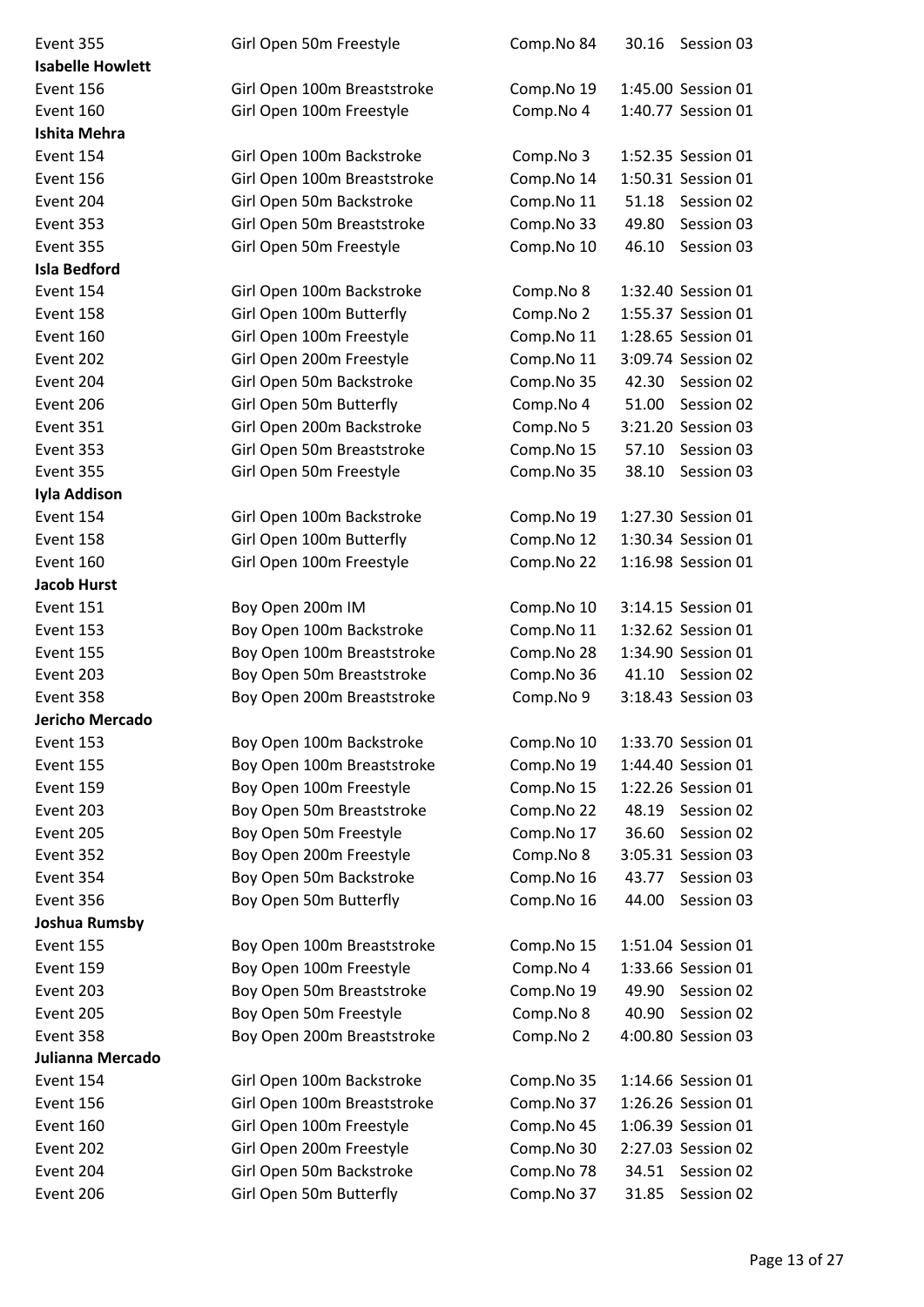| Event 353             | Girl Open 50m Breaststroke  | Comp.No 51 | 38.54<br>Session 03 |
|-----------------------|-----------------------------|------------|---------------------|
| Event 355             | Girl Open 50m Freestyle     | Comp.No 93 | 29.42<br>Session 03 |
| <b>Lily Colbourne</b> |                             |            |                     |
| Event 206             | Girl Open 50m Butterfly     | Comp.No 27 | 39.70<br>Session 02 |
| Event 208             | Girl Open 200m Breaststroke | Comp.No 14 | 3:20.30 Session 02  |
| Event 355             | Girl Open 50m Freestyle     | Comp.No 60 | 33.80<br>Session 03 |
| <b>Luke Jones</b>     |                             |            |                     |
| Event 205             | Boy Open 50m Freestyle      | Comp.No 36 | Session 02<br>32.90 |
| <b>Martin Raila</b>   |                             |            |                     |
| Event 153             | Boy Open 100m Backstroke    | Comp.No 6  | 1:36.06 Session 01  |
| Event 155             | Boy Open 100m Breaststroke  | Comp.No 6  | 2:02.90 Session 01  |
| Event 159             | Boy Open 100m Freestyle     | Comp.No 12 | 1:25.50 Session 01  |
| Event 201             | Boy Open 200m Backstroke    | Comp.No 1  | 3:29.90 Session 02  |
| Event 203             | Boy Open 50m Breaststroke   | Comp.No 7  | 55.33<br>Session 02 |
| Event 352             | Boy Open 200m Freestyle     | Comp.No 6  | 3:09.93 Session 03  |
| Event 354             | Boy Open 50m Backstroke     | Comp.No 12 | 44.58<br>Session 03 |
| Event 356             | Boy Open 50m Butterfly      | Comp.No 11 | Session 03<br>47.18 |
| <b>Mia Edwards</b>    |                             |            |                     |
| Event 152             | Girl Open 200m IM           | Comp.No 12 | 3:14.47 Session 01  |
| Event 156             | Girl Open 100m Breaststroke | Comp.No 20 | 1:41.31 Session 01  |
| Event 158             | Girl Open 100m Butterfly    | Comp.No 5  | 1:40.22 Session 01  |
| Event 204             | Girl Open 50m Backstroke    | Comp.No 28 | 44.70<br>Session 02 |
| Event 206             | Girl Open 50m Butterfly     | Comp.No 23 | Session 02<br>40.45 |
| Event 208             | Girl Open 200m Breaststroke | Comp.No 11 | 3:36.68 Session 02  |
| Event 355             | Girl Open 50m Freestyle     | Comp.No 40 | 37.00 Session 03    |
| Mia Gray              |                             |            |                     |
| Event 353             | Girl Open 50m Breaststroke  | Comp.No 49 | 40.60<br>Session 03 |
| Event 357             | Girl Open 200m Butterfly    | Comp.No 3  | 3:05.45 Session 03  |
| <b>Mischa Oakley</b>  |                             |            |                     |
| Event 353             | Girl Open 50m Breaststroke  | Comp.No 9  | 1:04.56 Session 03  |
| Event 355             | Girl Open 50m Freestyle     | Comp.No 14 | 43.90 Session 03    |
| <b>Oliver Warren</b>  |                             |            |                     |
| Event 153             | Boy Open 100m Backstroke    | Comp.No 15 | 1:30.36 Session 01  |
| Event 159             | Boy Open 100m Freestyle     | Comp.No 19 | 1:20.68 Session 01  |
| Event 205             | Boy Open 50m Freestyle      | Comp.No 22 | 35.75<br>Session 02 |
| Event 209             | Boy Open 100m IM            | Comp.No 8  | 1:28.77 Session 02  |
| Event 354             | Boy Open 50m Backstroke     | Comp.No 28 | 40.49<br>Session 03 |
| Event 356             | Boy Open 50m Butterfly      | Comp.No 26 | 38.20<br>Session 03 |
| <b>Olivia Hopkins</b> |                             |            |                     |
| Event 156             | Girl Open 100m Breaststroke | Comp.No 23 | 1:39.73 Session 01  |
| Event 202             | Girl Open 200m Freestyle    | Comp.No 18 | 2:58.28 Session 02  |
| Event 206             | Girl Open 50m Butterfly     | Comp.No 14 | 42.70 Session 02    |
| Event 359             | Girl Open 100m IM           | Comp.No 21 | 1:29.44 Session 03  |
| <b>Olivia Wicks</b>   |                             |            |                     |
| Event 154             | Girl Open 100m Backstroke   | Comp.No 15 | 1:28.66 Session 01  |
| Event 156             | Girl Open 100m Breaststroke | Comp.No 17 | 1:46.10 Session 01  |
| Event 160             | Girl Open 100m Freestyle    | Comp.No 18 | 1:20.49 Session 01  |
| Event 202             | Girl Open 200m Freestyle    | Comp.No 17 | 2:58.90 Session 02  |
| Event 204             | Girl Open 50m Backstroke    | Comp.No 40 | 40.94 Session 02    |
| Event 208             | Girl Open 200m Breaststroke | Comp.No 10 | 3:39.45 Session 02  |
| Event 351             | Girl Open 200m Backstroke   | Comp.No 10 | 3:06.61 Session 03  |
| Event 353             | Girl Open 50m Breaststroke  | Comp.No 39 | Session 03<br>46.79 |
|                       |                             |            |                     |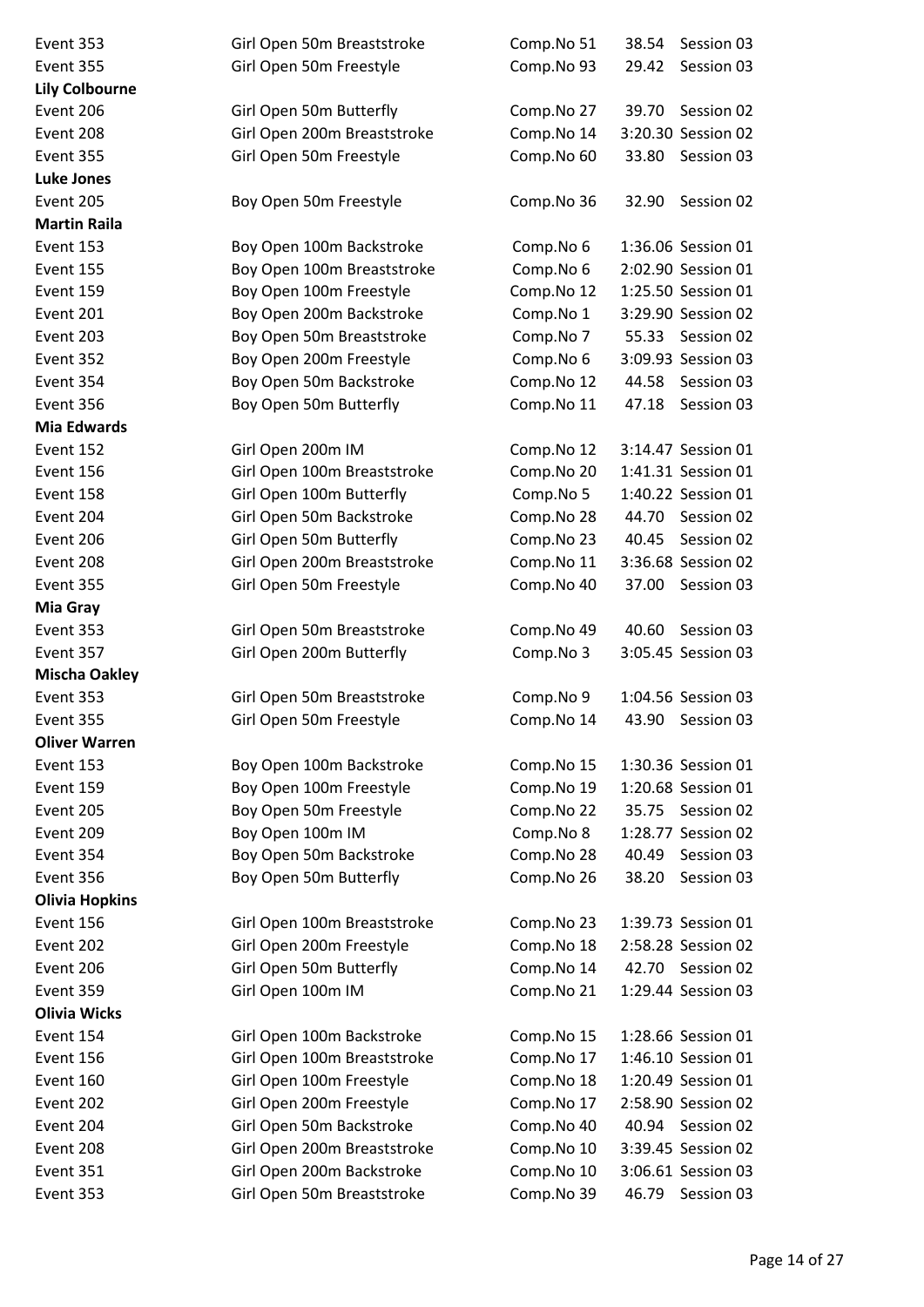| Event 355                    | Girl Open 50m Freestyle     | Comp.No 41 | 36.10 | Session 03         |
|------------------------------|-----------------------------|------------|-------|--------------------|
| <b>Patrikas Garalevicius</b> |                             |            |       |                    |
| Event 151                    | Boy Open 200m IM            | Comp.No 5  |       | 3:26.30 Session 01 |
| Event 153                    | Boy Open 100m Backstroke    | Comp.No 13 |       | 1:31.40 Session 01 |
| Event 155                    | Boy Open 100m Breaststroke  | Comp.No 12 |       | 1:54.50 Session 01 |
| Event 157                    | Boy Open 100m Butterfly     | Comp.No 1  |       | 1:53.80 Session 01 |
| Event 201                    | Boy Open 200m Backstroke    | Comp.No 5  |       | 3:10.20 Session 02 |
| Event 203                    | Boy Open 50m Breaststroke   | Comp.No 14 | 52.86 | Session 02         |
| Event 205                    | Boy Open 50m Freestyle      | Comp.No 13 | 37.10 | Session 02         |
| Event 352                    | Boy Open 200m Freestyle     | Comp.No 4  |       | 3:14.08 Session 03 |
| Event 354                    | Boy Open 50m Backstroke     | Comp.No 30 | 40.30 | Session 03         |
| Event 356                    | Boy Open 50m Butterfly      | Comp.No 13 | 44.40 | Session 03         |
| <b>Poppy Easlea</b>          |                             |            |       |                    |
| Event 156                    | Girl Open 100m Breaststroke | Comp.No 29 |       | 1:32.54 Session 01 |
| <b>Ruby Jennings</b>         |                             |            |       |                    |
| Event 156                    | Girl Open 100m Breaststroke | Comp.No 8  |       | 1:55.58 Session 01 |
| <b>Ruth Dye</b>              |                             |            |       |                    |
| Event 353                    | Girl Open 50m Breaststroke  | Comp.No 16 | 57.00 | Session 03         |
| Event 355                    | Girl Open 50m Freestyle     | Comp.No 16 | 42.70 | Session 03         |
| Event 359                    | Girl Open 100m IM           | Comp.No 6  |       | 1:55.75 Session 03 |
| Sean Chaterera               |                             |            |       |                    |
| Event 153                    | Boy Open 100m Backstroke    | Comp.No 24 |       | 1:19.30 Session 01 |
| Event 159                    | Boy Open 100m Freestyle     | Comp.No 27 |       | 1:13.70 Session 01 |
| Event 201                    | Boy Open 200m Backstroke    | Comp.No 8  |       | 2:58.80 Session 02 |
| Event 209                    | Boy Open 100m IM            | Comp.No 12 |       | 1:24.68 Session 02 |
| Event 354                    | Boy Open 50m Backstroke     | Comp.No 37 | 36.60 | Session 03         |
| Event 358                    | Boy Open 200m Breaststroke  | Comp.No 11 |       | 3:14.12 Session 03 |
| <b>Sebastian Birks</b>       |                             |            |       |                    |
| Event 159                    | Boy Open 100m Freestyle     | Comp.No 5  |       | 1:33.46 Session 01 |
| Event 203                    | Boy Open 50m Breaststroke   | Comp.No 5  | 57.10 | Session 02         |
| Event 205                    | Boy Open 50m Freestyle      | Comp.No 7  | 42.12 | Session 02         |
| Event 352                    | Boy Open 200m Freestyle     | Comp.No 2  |       | 3:28.07 Session 03 |
| Event 354                    | Boy Open 50m Backstroke     | Comp.No 5  | 48.30 | Session 03         |
| Event 356                    | Boy Open 50m Butterfly      | Comp.No 4  | 52.39 | Session 03         |
| <b>Skye Freeman</b>          |                             |            |       |                    |
| Event 160                    | Girl Open 100m Freestyle    | Comp.No 10 |       | 1:29.25 Session 01 |
| Event 351                    | Girl Open 200m Backstroke   | Comp.No 2  |       | 3:35.70 Session 03 |
| <b>Sophie Evans</b>          |                             |            |       |                    |
| Event 204                    | Girl Open 50m Backstroke    | Comp.No 15 | 48.03 | Session 02         |
| Event 206                    | Girl Open 50m Butterfly     | Comp.No 3  | 51.18 | Session 02         |
| Event 353                    | Girl Open 50m Breaststroke  | Comp.No 11 |       | 1:03.44 Session 03 |
| Event 355                    | Girl Open 50m Freestyle     | Comp.No 15 | 42.73 | Session 03         |
| <b>Sophie Lewis</b>          |                             |            |       |                    |
| Event 204                    | Girl Open 50m Backstroke    | Comp.No 33 | 43.04 | Session 02         |
| Event 353                    | Girl Open 50m Breaststroke  | Comp.No 28 | 51.89 | Session 03         |
| Event 355                    | Girl Open 50m Freestyle     | Comp.No 26 | 39.20 | Session 03         |
| <b>Sophie Pert</b>           |                             |            |       |                    |
| Event 204                    | Girl Open 50m Backstroke    | Comp.No 8  | 51.54 | Session 02         |
| Event 353                    | Girl Open 50m Breaststroke  | Comp.No 14 | 58.50 | Session 03         |
| Event 355                    | Girl Open 50m Freestyle     | Comp.No 19 | 41.62 | Session 03         |
| <b>Thomas Gittins</b>        |                             |            |       |                    |
| Event 203                    | Boy Open 50m Breaststroke   | Comp.No 9  | 54.98 | Session 02         |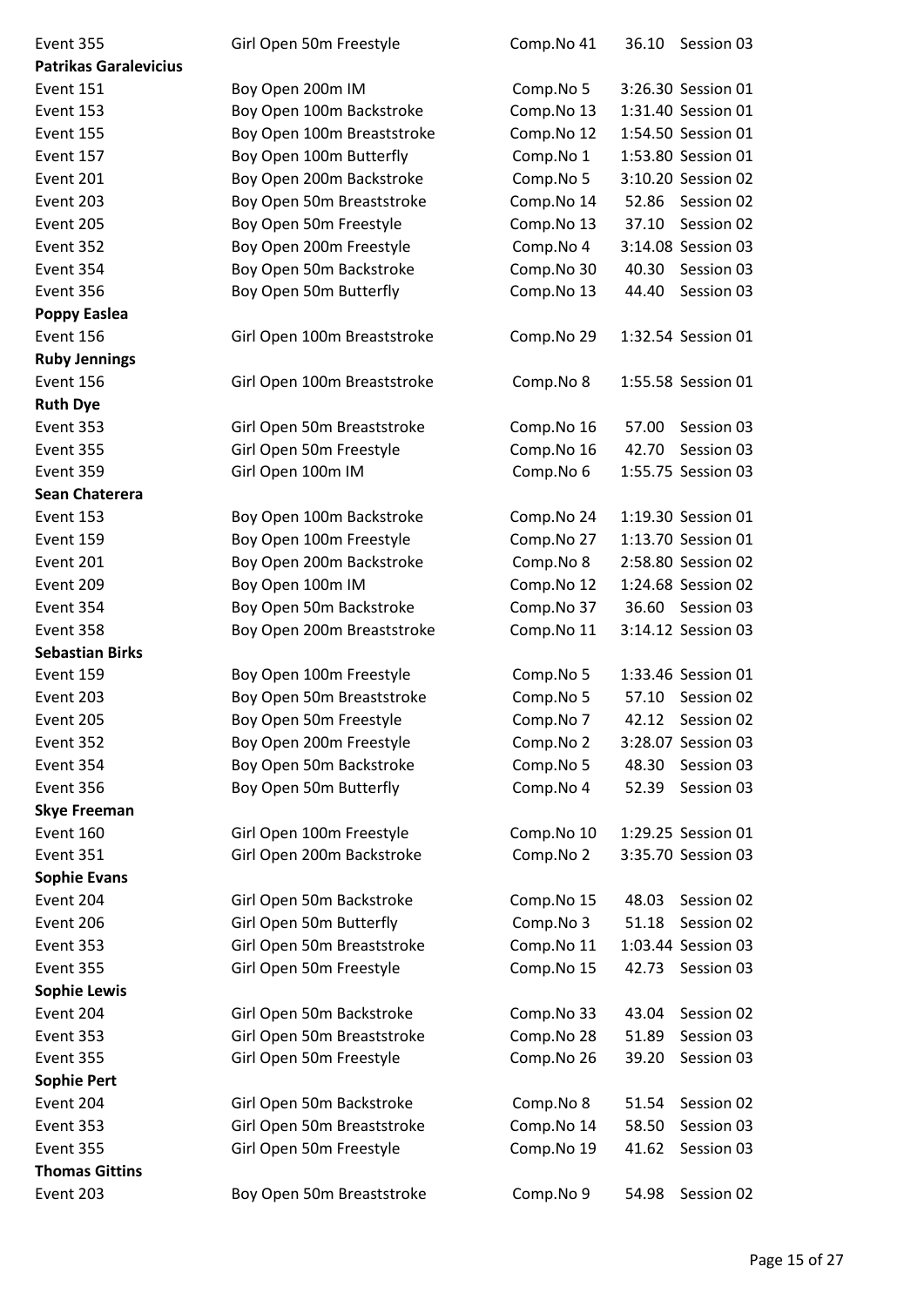Page 16 of 27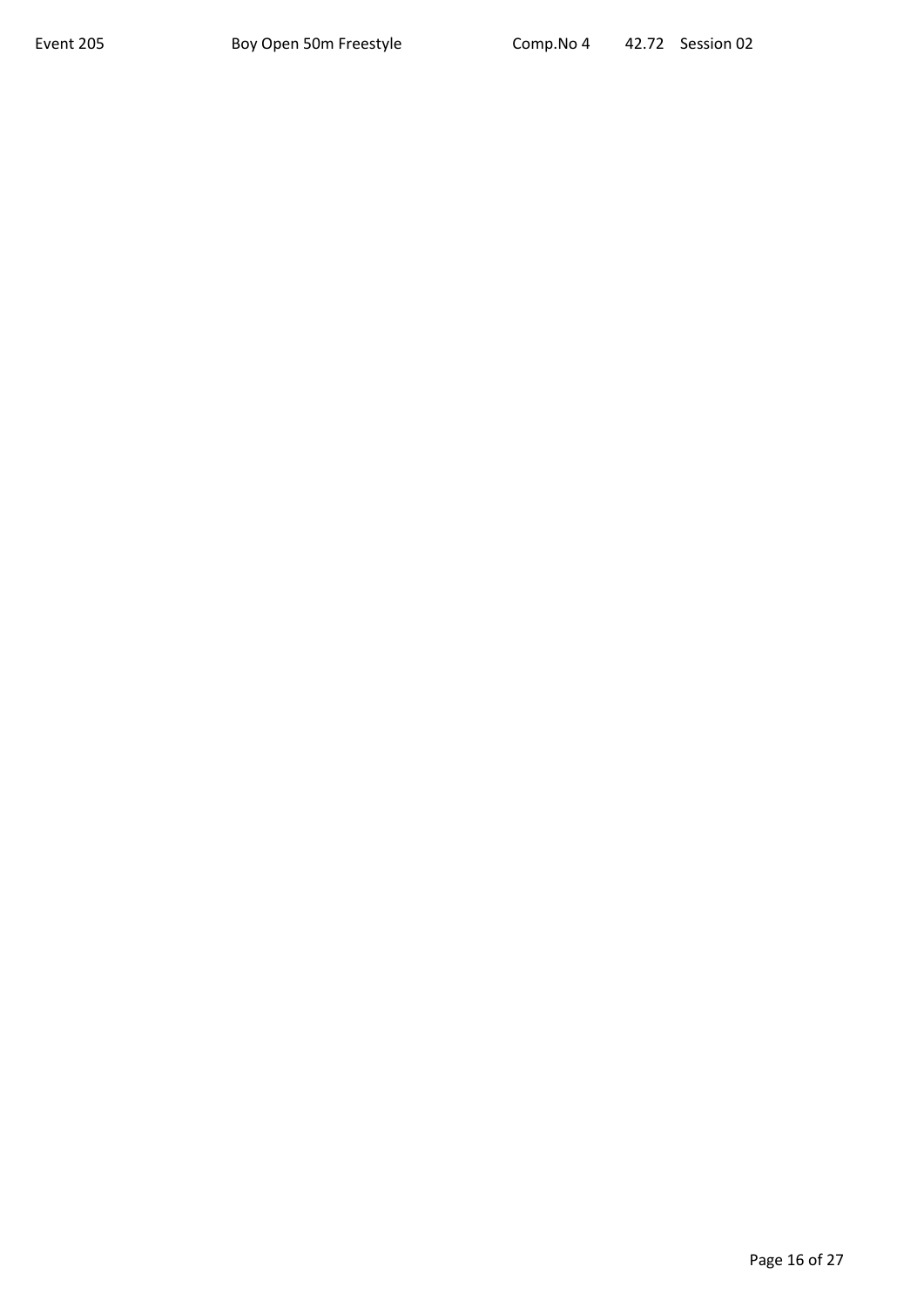# **Thetford**

| <b>Alfie Burrell-Knipe</b>  |
|-----------------------------|
| Event 203                   |
| <b>Alfie Wood</b>           |
| Event 203                   |
| Event 205                   |
| Event 209                   |
| Event 354                   |
| <b>Benedict Measures</b>    |
| Event 157                   |
| Event 159                   |
| Event 354                   |
| Event 356                   |
| <b>Bobby Hutchinson</b>     |
| Event 151                   |
| Event 159                   |
| Event 203                   |
| Event 205                   |
| Event 352                   |
| Event 354                   |
| Event 356                   |
| <b>Charis Neill-Gourlay</b> |
| Event 156                   |
| Event 158                   |
| Event 204                   |
| Event 355                   |
| Event 357                   |
| <b>Christian Payne</b>      |
| Event 157                   |
| Event 159                   |
| Event 205                   |
| Event 209                   |
| Event 354                   |
| Event 356                   |
| <b>Danielle Myers</b>       |
| Event 156                   |
| Event 359                   |
| <b>Dominic Trowell</b>      |
| Event 153                   |
| Event 159                   |
| Event 201                   |
| Event 205                   |
| Event 209                   |
| Event 352                   |
| Event 354                   |
| Event 356                   |
| <b>Edward Allman</b>        |
| Event 354                   |
| <b>Ellen Beckwith</b>       |
| Event 156                   |
| Event 160                   |
| $E_{V}$                     |

| Event 203                   | Boy Open 50m Breaststroke   | Comp.No 10 | Session 02<br>54.40 |
|-----------------------------|-----------------------------|------------|---------------------|
| Alfie Wood                  |                             |            |                     |
| Event 203                   | Boy Open 50m Breaststroke   | Comp.No 29 | Session 02<br>45.17 |
| Event 205                   | Boy Open 50m Freestyle      | Comp.No 27 | 34.86<br>Session 02 |
| Event 209                   | Boy Open 100m IM            | Comp.No 9  | 1:27.15 Session 02  |
| Event 354                   | Boy Open 50m Backstroke     | Comp.No 22 | 41.48<br>Session 03 |
| <b>Benedict Measures</b>    |                             |            |                     |
| Event 157                   | Boy Open 100m Butterfly     | Comp.No 7  | 1:08.71 Session 01  |
| Event 159                   | Boy Open 100m Freestyle     | Comp.No 43 | 1:00.71 Session 01  |
| Event 354                   | Boy Open 50m Backstroke     | Comp.No 48 | 31.70<br>Session 03 |
| Event 356                   | Boy Open 50m Butterfly      | Comp.No 39 | 29.50<br>Session 03 |
| <b>Bobby Hutchinson</b>     |                             |            |                     |
| <b>Event 151</b>            | Boy Open 200m IM            | Comp.No 4  | 3:34.70 Session 01  |
| Event 159                   | Boy Open 100m Freestyle     | Comp.No 11 | 1:26.10 Session 01  |
| Event 203                   | Boy Open 50m Breaststroke   | Comp.No 6  | 56.14 Session 02    |
| Event 205                   | Boy Open 50m Freestyle      | Comp.No 14 | 36.98<br>Session 02 |
| Event 352                   | Boy Open 200m Freestyle     | Comp.No 7  | 3:05.37 Session 03  |
| Event 354                   | Boy Open 50m Backstroke     | Comp.No 10 | 47.12<br>Session 03 |
| Event 356                   | Boy Open 50m Butterfly      | Comp.No 8  | 49.36<br>Session 03 |
| <b>Charis Neill-Gourlay</b> |                             |            |                     |
| Event 156                   | Girl Open 100m Breaststroke | Comp.No 35 | 1:28.87 Session 01  |
| Event 158                   | Girl Open 100m Butterfly    | Comp.No 24 | 1:17.42 Session 01  |
| Event 204                   | Girl Open 50m Backstroke    | Comp.No 58 | 38.60<br>Session 02 |
| Event 355                   | Girl Open 50m Freestyle     | Comp.No 71 | Session 03<br>31.90 |
| Event 357                   | Girl Open 200m Butterfly    | Comp.No 5  | 2:51.16 Session 03  |
| <b>Christian Payne</b>      |                             |            |                     |
| Event 157                   | Boy Open 100m Butterfly     | Comp.No 5  | 1:19.72 Session 01  |
| Event 159                   | Boy Open 100m Freestyle     | Comp.No 28 | 1:13.70 Session 01  |
| Event 205                   | Boy Open 50m Freestyle      | Comp.No 39 | 31.50 Session 02    |
| Event 209                   | Boy Open 100m IM            | Comp.No 10 | 1:26.57 Session 02  |
| Event 354                   | Boy Open 50m Backstroke     | Comp.No 36 | 36.80 Session 03    |
| Event 356                   | Boy Open 50m Butterfly      | Comp.No 30 | 33.90 Session 03    |
| <b>Danielle Myers</b>       |                             |            |                     |
| Event 156                   | Girl Open 100m Breaststroke | Comp.No 25 | 1:34.90 Session 01  |
| Event 359                   | Girl Open 100m IM           | Comp.No 23 | 1:28.49 Session 03  |
| <b>Dominic Trowell</b>      |                             |            |                     |
| Event 153                   | Boy Open 100m Backstroke    | Comp.No 22 | 1:22.70 Session 01  |
| Event 159                   | Boy Open 100m Freestyle     | Comp.No 29 | 1:12.40 Session 01  |
| Event 201                   | Boy Open 200m Backstroke    | Comp.No 10 | 2:53.58 Session 02  |
| Event 205                   | Boy Open 50m Freestyle      | Comp.No 40 | 30.30 Session 02    |
| Event 209                   | Boy Open 100m IM            | Comp.No 13 | 1:24.59 Session 02  |
| Event 352                   | Boy Open 200m Freestyle     | Comp.No 18 | 2:39.20 Session 03  |
| Event 354                   | Boy Open 50m Backstroke     | Comp.No 41 | 35.20<br>Session 03 |
| Event 356                   | Boy Open 50m Butterfly      | Comp.No 23 | 39.30<br>Session 03 |
| <b>Edward Allman</b>        |                             |            |                     |
| Event 354                   |                             |            |                     |
|                             | Boy Open 50m Backstroke     | Comp.No 32 | Session 03<br>40.00 |
| <b>Ellen Beckwith</b>       |                             |            |                     |
| Event 156                   | Girl Open 100m Breaststroke | Comp.No 18 | 1:45.28 Session 01  |
| Event 160                   | Girl Open 100m Freestyle    | Comp.No 17 | 1:22.64 Session 01  |
| Event 202                   | Girl Open 200m Freestyle    | Comp.No 5  | 3:14.94 Session 02  |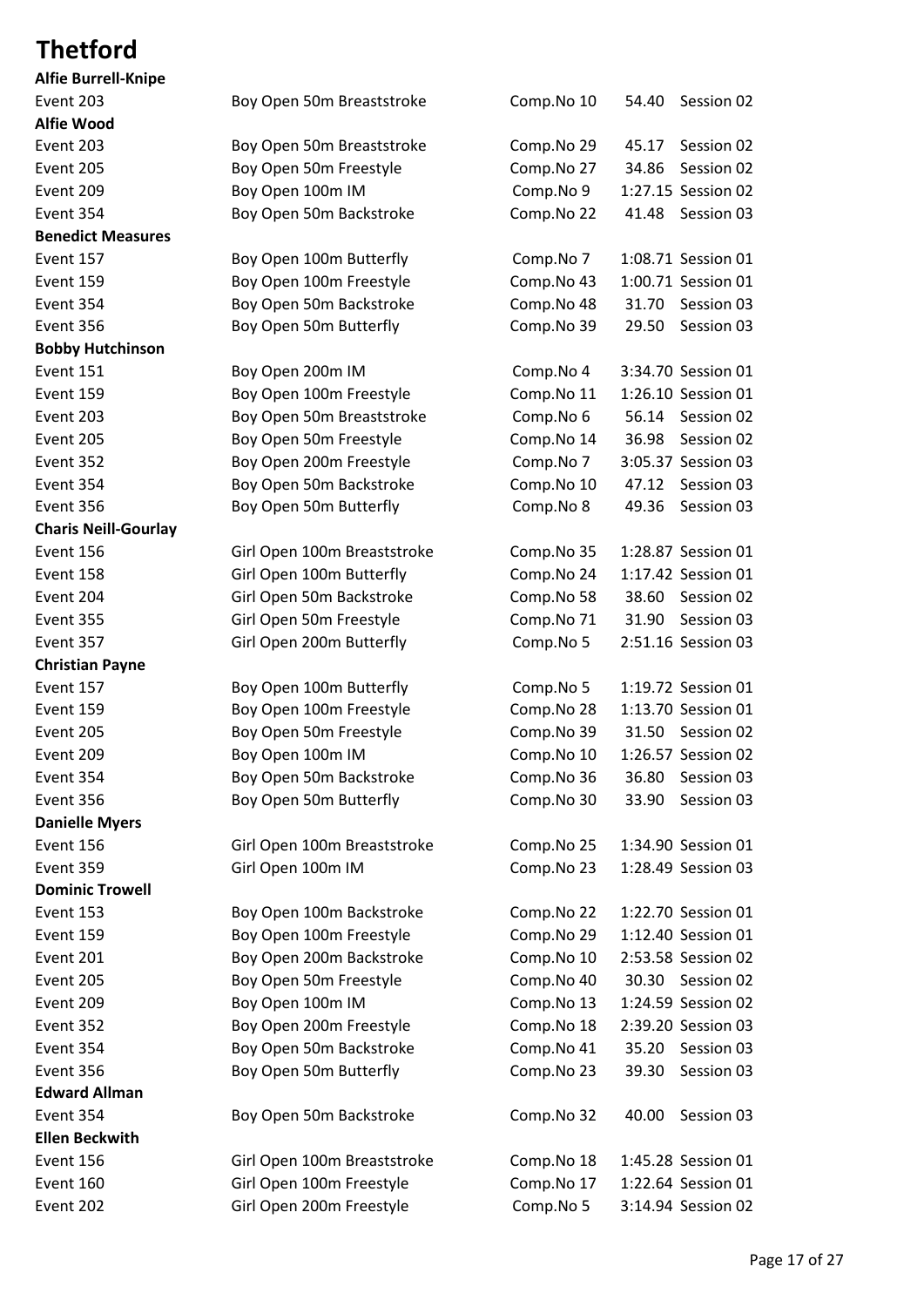**Ellie Buckley Eloise Myers Ethan Harris Evangeline Lake Hannah Twells Harvey Durham Leila Jackute Libbi Barrett Lola Mitchinson Lucy Brown Max Measures Miah Bull**

| Event 208              | Girl Open 200m Breaststroke | Comp.No 8  | 3:41.78 Session 02  |  |
|------------------------|-----------------------------|------------|---------------------|--|
| Event 353              | Girl Open 50m Breaststroke  | Comp.No 38 | Session 03<br>47.97 |  |
| Event 355              | Girl Open 50m Freestyle     | Comp.No 25 | 39.28<br>Session 03 |  |
| <b>Ellie Buckley</b>   |                             |            |                     |  |
| Event 160              | Girl Open 100m Freestyle    | Comp.No 27 | 1:15.50 Session 01  |  |
| Event 202              | Girl Open 200m Freestyle    | Comp.No 22 | 2:49.60 Session 02  |  |
| Event 204              | Girl Open 50m Backstroke    | Comp.No 34 | 42.46<br>Session 02 |  |
| Event 206              | Girl Open 50m Butterfly     | Comp.No 10 | 43.82<br>Session 02 |  |
| Event 355              | Girl Open 50m Freestyle     | Comp.No 59 | 33.80<br>Session 03 |  |
| <b>Eloise Myers</b>    |                             |            |                     |  |
| Event 154              | Girl Open 100m Backstroke   | Comp.No 2  | 1:53.41 Session 01  |  |
| Event 160              | Girl Open 100m Freestyle    | Comp.No 2  | 1:45.88 Session 01  |  |
| Event 204              | Girl Open 50m Backstroke    | Comp.No 13 | 50.10 Session 02    |  |
| Event 353              | Girl Open 50m Breaststroke  | Comp.No 8  | 1:04.82 Session 03  |  |
| Event 355              | Girl Open 50m Freestyle     | Comp.No 2  | 48.48 Session 03    |  |
| <b>Ethan Harris</b>    |                             |            |                     |  |
| Event 153              | Boy Open 100m Backstroke    | Comp.No 28 | 1:11.40 Session 01  |  |
| Event 155              | Boy Open 100m Breaststroke  | Comp.No 35 | 1:16.28 Session 01  |  |
| Event 159              | Boy Open 100m Freestyle     | Comp.No 40 | 1:01.20 Session 01  |  |
| <b>Evangeline Lake</b> |                             |            |                     |  |
| Event 353              | Girl Open 50m Breaststroke  | Comp.No 4  | 1:07.92 Session 03  |  |
| <b>Hannah Twells</b>   |                             |            |                     |  |
| Event 204              | Girl Open 50m Backstroke    | Comp.No 75 | 35.30<br>Session 02 |  |
| Event 355              | Girl Open 50m Freestyle     | Comp.No 88 | 29.90<br>Session 03 |  |
| Event 359              | Girl Open 100m IM           | Comp.No 32 | 1:17.21 Session 03  |  |
| <b>Harvey Durham</b>   |                             |            |                     |  |
| Event 151              | Boy Open 200m IM            | Comp.No 20 | 2:46.43 Session 01  |  |
| Event 159              | Boy Open 100m Freestyle     | Comp.No 36 | 1:02.70 Session 01  |  |
| Leila Jackute          |                             |            |                     |  |
| Event 204              | Girl Open 50m Backstroke    | Comp.No 2  | Session 02<br>55.73 |  |
| Libbi Barrett          |                             |            |                     |  |
| Event 156              | Girl Open 100m Breaststroke | Comp.No 3  | 2:00.22 Session 01  |  |
| Event 160              | Girl Open 100m Freestyle    | Comp.No 3  | 1:45.03 Session 01  |  |
| Event 206              | Girl Open 50m Butterfly     | Comp.No 2  | Session 02<br>53.01 |  |
| Event 208              | Girl Open 200m Breaststroke | Comp.No 1  | 4:08.35 Session 02  |  |
| Event 353              | Girl Open 50m Breaststroke  | Comp.No 19 | 54.91<br>Session 03 |  |
| Event 355              | Girl Open 50m Freestyle     | Comp.No 11 | Session 03<br>44.73 |  |
| Lola Mitchinson        |                             |            |                     |  |
| Event 154              | Girl Open 100m Backstroke   | Comp.No 7  | 1:36.37 Session 01  |  |
| Event 160              | Girl Open 100m Freestyle    | Comp.No 12 | 1:26.86 Session 01  |  |
| Event 204              | Girl Open 50m Backstroke    | Comp.No 24 | 45.30<br>Session 02 |  |
| Event 355              | Girl Open 50m Freestyle     | Comp.No 36 | 37.92<br>Session 03 |  |
| <b>Lucy Brown</b>      |                             |            |                     |  |
| Event 204              | Girl Open 50m Backstroke    | Comp.No 66 | 36.80<br>Session 02 |  |
| Event 206              | Girl Open 50m Butterfly     | Comp.No 34 | Session 02<br>34.90 |  |
| Event 355              | Girl Open 50m Freestyle     | Comp.No 86 | 30.10<br>Session 03 |  |
| <b>Max Measures</b>    |                             |            |                     |  |
| Event 159              | Boy Open 100m Freestyle     | Comp.No 22 | 1:17.60 Session 01  |  |
| Event 205              | Boy Open 50m Freestyle      | Comp.No 26 | 35.10<br>Session 02 |  |
| Event 356              | Boy Open 50m Butterfly      | Comp.No 19 | 42.80<br>Session 03 |  |
| <b>Miah Bull</b>       |                             |            |                     |  |
| Event 204              | Girl Open 50m Backstroke    | Comp.No 56 | Session 02<br>38.93 |  |
|                        |                             |            |                     |  |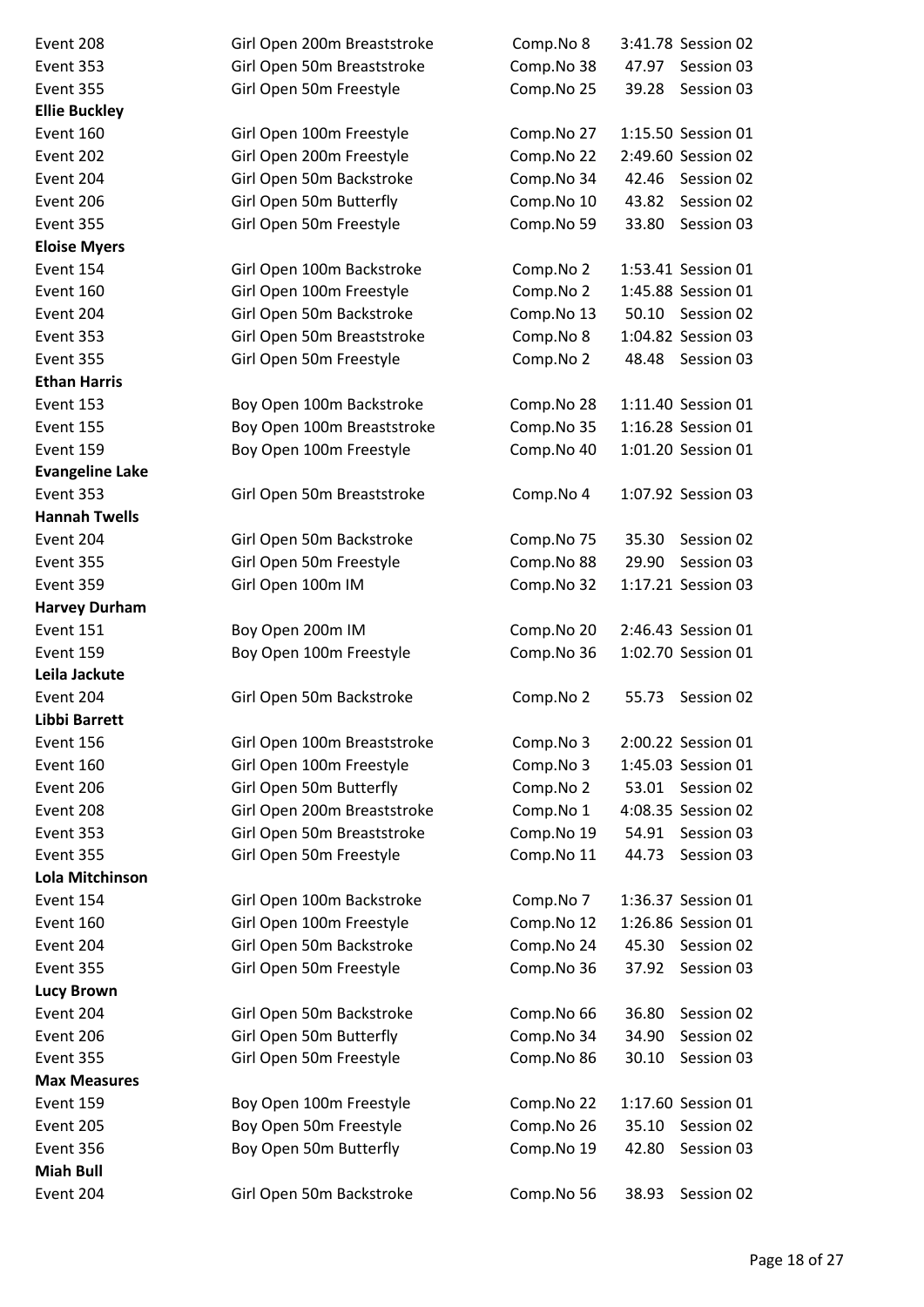| Event 206               | Girl Open 50m Butterfly     | Comp.No 31 | 36.91 | Session 02         |
|-------------------------|-----------------------------|------------|-------|--------------------|
| Event 353               | Girl Open 50m Breaststroke  | Comp.No 47 | 41.60 | Session 03         |
| <b>Nathan Ruggles</b>   |                             |            |       |                    |
| Event 151               | Boy Open 200m IM            | Comp.No 9  |       | 3:15.50 Session 01 |
| Event 153               | Boy Open 100m Backstroke    | Comp.No 23 |       | 1:22.30 Session 01 |
| Event 155               | Boy Open 100m Breaststroke  | Comp.No 24 |       | 1:39.00 Session 01 |
| Event 203               | Boy Open 50m Breaststroke   | Comp.No 30 | 43.90 | Session 02         |
| Event 205               | Boy Open 50m Freestyle      | Comp.No 33 | 34.10 | Session 02         |
| Event 354               | Boy Open 50m Backstroke     | Comp.No 39 | 36.30 | Session 03         |
| Event 356               | Boy Open 50m Butterfly      | Comp.No 27 | 38.00 | Session 03         |
| <b>Olivia Bradley</b>   |                             |            |       |                    |
| Event 204               | Girl Open 50m Backstroke    | Comp.No 1  | 57.94 | Session 02         |
| Event 355               | Girl Open 50m Freestyle     | Comp.No 6  | 47.31 | Session 03         |
| Olivia Butlin           |                             |            |       |                    |
| Event 156               | Girl Open 100m Breaststroke | Comp.No 9  |       | 1:55.08 Session 01 |
| Event 158               | Girl Open 100m Butterfly    | Comp.No 13 |       | 1:29.20 Session 01 |
| Event 160               | Girl Open 100m Freestyle    | Comp.No 20 |       | 1:19.50 Session 01 |
| Event 202               | Girl Open 200m Freestyle    | Comp.No 4  |       | 3:18.76 Session 02 |
| Event 353               | Girl Open 50m Breaststroke  | Comp.No 34 | 49.50 | Session 03         |
| Event 355               | Girl Open 50m Freestyle     | Comp.No 49 | 35.20 | Session 03         |
| <b>Oscar Harris</b>     |                             |            |       |                    |
| Event 155               | Boy Open 100m Breaststroke  | Comp.No 33 |       | 1:24.67 Session 01 |
| Event 203               | Boy Open 50m Breaststroke   | Comp.No 39 |       | 37.50 Session 02   |
| Event 358               | Boy Open 200m Breaststroke  | Comp.No 12 |       | 3:06.50 Session 03 |
| <b>Reggie Britcher</b>  |                             |            |       |                    |
| Event 151               | Boy Open 200m IM            | Comp.No 8  |       | 3:16.20 Session 01 |
| Event 155               | Boy Open 100m Breaststroke  | Comp.No 20 |       | 1:44.40 Session 01 |
| Event 159               | Boy Open 100m Freestyle     | Comp.No 24 |       | 1:16.80 Session 01 |
| <b>Starr Hutchinson</b> |                             |            |       |                    |
| Event 154               | Girl Open 100m Backstroke   | Comp.No 16 |       | 1:28.05 Session 01 |
| Event 156               | Girl Open 100m Breaststroke | Comp.No 22 |       | 1:39.82 Session 01 |
| Event 202               | Girl Open 200m Freestyle    | Comp.No 19 |       | 2:53.67 Session 02 |
| Event 204               | Girl Open 50m Backstroke    | Comp.No 37 |       | 41.59 Session 02   |
| Event 206               | Girl Open 50m Butterfly     | Comp.No 12 | 43.66 | Session 02         |
| Event 355               | Girl Open 50m Freestyle     | Comp.No 43 |       | 35.50 Session 03   |
| Event 359               | Girl Open 100m IM           | Comp.No 18 |       | 1:31.75 Session 03 |
| <b>Tabitha Payne</b>    |                             |            |       |                    |
| Event 152               | Girl Open 200m IM           | Comp.No 26 |       | 2:47.00 Session 01 |
| Event 154               | Girl Open 100m Backstroke   | Comp.No 32 |       | 1:15.99 Session 01 |
| Event 158               | Girl Open 100m Butterfly    | Comp.No 25 |       | 1:15.62 Session 01 |
| Event 160               | Girl Open 100m Freestyle    | Comp.No 51 |       | 1:03.50 Session 01 |
| Event 204               | Girl Open 50m Backstroke    | Comp.No 82 |       | 33.50 Session 02   |
| <b>Tiffany Clucas</b>   |                             |            |       |                    |
| Event 204               | Girl Open 50m Backstroke    | Comp.No 46 | 39.88 | Session 02         |
| Event 206               | Girl Open 50m Butterfly     | Comp.No 30 | 37.10 | Session 02         |
| Event 355               | Girl Open 50m Freestyle     | Comp.No 58 | 33.80 | Session 03         |
| <b>Toby Flood</b>       |                             |            |       |                    |
| Event 151               | Boy Open 200m IM            | Comp.No 17 |       | 3:02.44 Session 01 |
| Event 153               | Boy Open 100m Backstroke    | Comp.No 20 |       | 1:24.15 Session 01 |
| Event 155               | Boy Open 100m Breaststroke  | Comp.No 31 |       | 1:31.50 Session 01 |
| Event 159               | Boy Open 100m Freestyle     | Comp.No 32 |       | 1:08.84 Session 01 |
| Event 354               | Boy Open 50m Backstroke     | Comp.No 38 |       | 36.51 Session 03   |
|                         |                             |            |       |                    |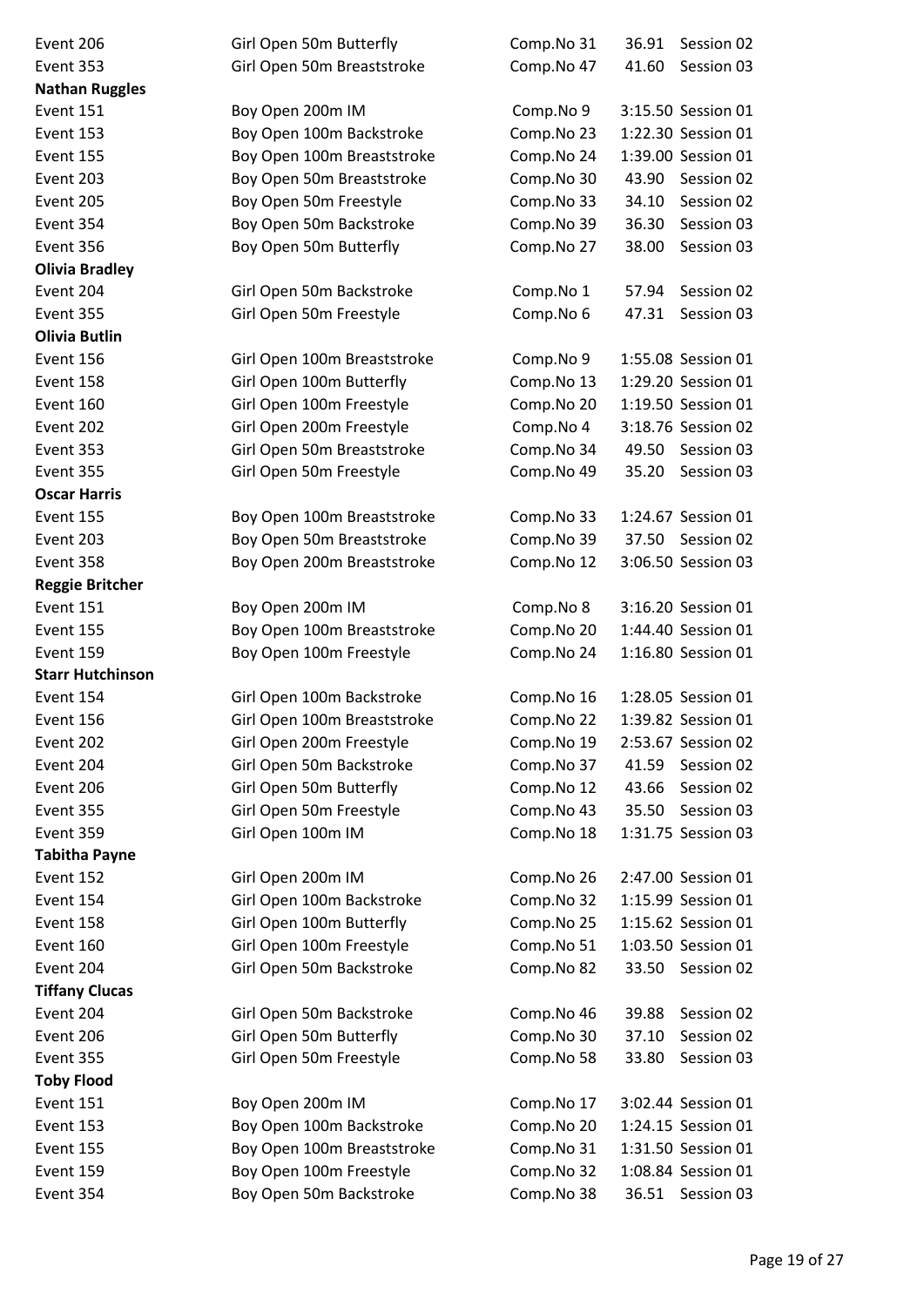| Event 356                    | Boy Open 50m Butterfly     | Comp.No 25 |       | 38.34 Session 03   |
|------------------------------|----------------------------|------------|-------|--------------------|
| <b>William Neill-Gourlay</b> |                            |            |       |                    |
| Event 155                    | Boy Open 100m Breaststroke | Comp.No 11 |       | 1:55.09 Session 01 |
| Event 159                    | Boy Open 100m Freestyle    | Comp.No 8  |       | 1:28.90 Session 01 |
| Event 203                    | Boy Open 50m Breaststroke  | Comp.No 13 | 53.19 | Session 02         |
| Event 205                    | Boy Open 50m Freestyle     | Comp.No 12 |       | 38.76 Session 02   |
| Event 209                    | Boy Open 100m IM           | Comp.No 4  |       | 1:47.92 Session 02 |
| Event 356                    | Boy Open 50m Butterfly     | Comp.No 9  | 48.59 | Session 03         |
|                              |                            |            |       |                    |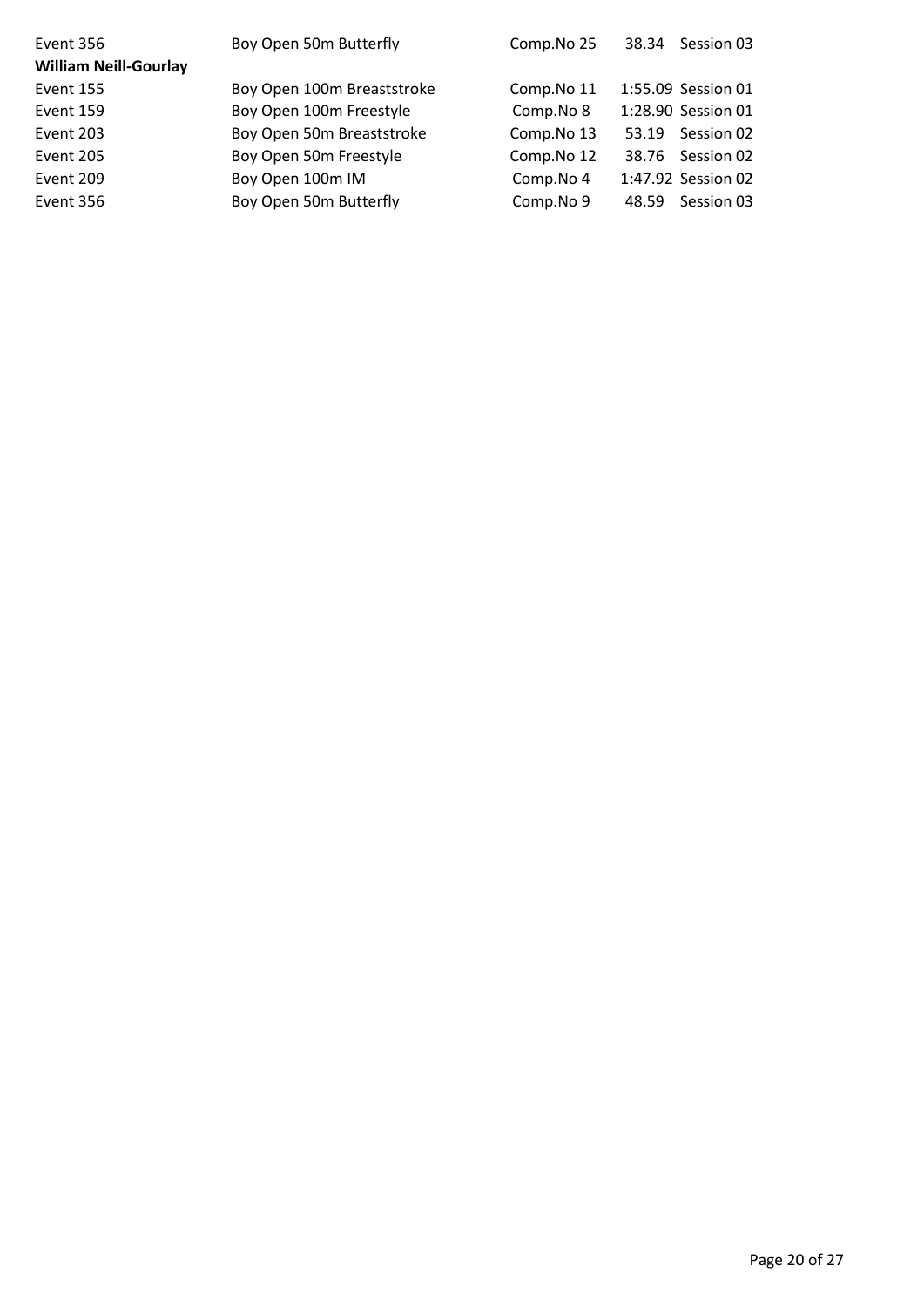#### **West Norfolk**

| <b>Abigail Nicholson</b>      |
|-------------------------------|
| Event 154                     |
| Event 158                     |
| Event 204                     |
| Event 351                     |
| Event 355                     |
| <b>Alexander Pattison</b>     |
| Event 153                     |
| Event 155                     |
| Event 159                     |
| Event 203                     |
| Event 205                     |
| Event 209                     |
| Alisha Greenwood              |
| Event 204                     |
| Event 351                     |
| Event 353                     |
| Arabella Bishop               |
| Event 152                     |
| Event 204                     |
| <b>Belle Ringwood</b>         |
| Event 353                     |
| <b>Calleigh Welham - Smit</b> |
| Event 152                     |
| Event 156                     |
| Event 160                     |
| Event 204                     |
| Event 208                     |
| Event 353                     |
| Event 355                     |
| <b>Callum New</b>             |
| Event 203                     |
| Event 205                     |
| Event 352                     |
| Event 354                     |
| Event 356                     |
| <b>Charlie Hill</b>           |
| Event 152                     |
| Event 156                     |
| Event 160                     |
| Event 204                     |
| Event 206                     |
| Event 208                     |
| Event 353                     |
| Event 355                     |
| <b>Chloe Bellamy</b>          |
| Event 152                     |
| Event 154                     |
| Event 156                     |
| Event 158                     |
| (0.0000, 1.0000)              |

| Event 154                     | Girl Open 100m Backstroke   | Comp.No 31 | 1:16.24 Session 01  |
|-------------------------------|-----------------------------|------------|---------------------|
| Event 158                     | Girl Open 100m Butterfly    | Comp.No 22 | 1:18.34 Session 01  |
| Event 204                     | Girl Open 50m Backstroke    | Comp.No 77 | 34.79 Session 02    |
| Event 351                     | Girl Open 200m Backstroke   | Comp.No 18 | 2:46.62 Session 03  |
| Event 355                     | Girl Open 50m Freestyle     | Comp.No 68 | 32.30 Session 03    |
| <b>Alexander Pattison</b>     |                             |            |                     |
| Event 153                     | Boy Open 100m Backstroke    | Comp.No 12 | 1:32.30 Session 01  |
| Event 155                     | Boy Open 100m Breaststroke  | Comp.No 25 | 1:38.50 Session 01  |
| Event 159                     | Boy Open 100m Freestyle     | Comp.No 10 | 1:26.84 Session 01  |
| Event 203                     | Boy Open 50m Breaststroke   | Comp.No 27 | 45.83 Session 02    |
| Event 205                     | Boy Open 50m Freestyle      | Comp.No 21 | 35.90 Session 02    |
| Event 209                     | Boy Open 100m IM            | Comp.No 7  | 1:34.88 Session 02  |
| Alisha Greenwood              |                             |            |                     |
| Event 204                     | Girl Open 50m Backstroke    | Comp.No 51 | 39.14<br>Session 02 |
| Event 351                     | Girl Open 200m Backstroke   | Comp.No 11 | 3:05.38 Session 03  |
| Event 353                     | Girl Open 50m Breaststroke  | Comp.No 40 | Session 03<br>44.37 |
| Arabella Bishop               |                             |            |                     |
| Event 152                     | Girl Open 200m IM           | Comp.No 2  | 3:53.30 Session 01  |
| Event 204                     | Girl Open 50m Backstroke    | Comp.No 25 | 45.19 Session 02    |
| <b>Belle Ringwood</b>         |                             |            |                     |
| Event 353                     | Girl Open 50m Breaststroke  | Comp.No 26 | 52.05<br>Session 03 |
| <b>Calleigh Welham - Smit</b> |                             |            |                     |
| Event 152                     | Girl Open 200m IM           | Comp.No 8  | 3:28.30 Session 01  |
| Event 156                     | Girl Open 100m Breaststroke | Comp.No 16 | 1:46.51 Session 01  |
| Event 160                     | Girl Open 100m Freestyle    | Comp.No 15 | 1:24.65 Session 01  |
| Event 204                     | Girl Open 50m Backstroke    | Comp.No 21 | 46.05 Session 02    |
| Event 208                     | Girl Open 200m Breaststroke | Comp.No 7  | 3:42.97 Session 02  |
| Event 353                     | Girl Open 50m Breaststroke  | Comp.No 36 | 48.27 Session 03    |
| Event 355                     | Girl Open 50m Freestyle     | Comp.No 30 | 38.74<br>Session 03 |
| <b>Callum New</b>             |                             |            |                     |
| Event 203                     | Boy Open 50m Breaststroke   | Comp.No 21 | 49.50<br>Session 02 |
| Event 205                     | Boy Open 50m Freestyle      | Comp.No 28 | Session 02<br>34.77 |
| Event 352                     | Boy Open 200m Freestyle     | Comp.No 11 | 2:58.10 Session 03  |
| Event 354                     | Boy Open 50m Backstroke     | Comp.No 31 | 40.23<br>Session 03 |
| Event 356                     | Boy Open 50m Butterfly      | Comp.No 20 | 42.41<br>Session 03 |
| <b>Charlie Hill</b>           |                             |            |                     |
| Event 152                     | Girl Open 200m IM           | Comp.No 17 | 3:11.10 Session 01  |
| Event 156                     | Girl Open 100m Breaststroke | Comp.No 24 | 1:38.20 Session 01  |
| Event 160                     | Girl Open 100m Freestyle    | Comp.No 28 | 1:14.73 Session 01  |
| Event 204                     | Girl Open 50m Backstroke    | Comp.No 42 | 40.39<br>Session 02 |
| Event 206                     | Girl Open 50m Butterfly     | Comp.No 21 | 40.81<br>Session 02 |
| Event 208                     | Girl Open 200m Breaststroke | Comp.No 12 | 3:28.39 Session 02  |
| Event 353                     | Girl Open 50m Breaststroke  | Comp.No 41 | Session 03<br>44.11 |
| Event 355                     | Girl Open 50m Freestyle     | Comp.No 55 | 34.40<br>Session 03 |
| <b>Chloe Bellamy</b>          |                             |            |                     |
| Event 152                     | Girl Open 200m IM           | Comp.No 25 | 2:49.00 Session 01  |
| Event 154                     | Girl Open 100m Backstroke   | Comp.No 36 | 1:14.42 Session 01  |
| Event 156                     | Girl Open 100m Breaststroke | Comp.No 28 | 1:32.90 Session 01  |
| Event 158                     | Girl Open 100m Butterfly    | Comp.No 17 | 1:20.59 Session 01  |
| Event 160                     | Girl Open 100m Freestyle    | Comp.No 36 | 1:09.34 Session 01  |
|                               |                             |            |                     |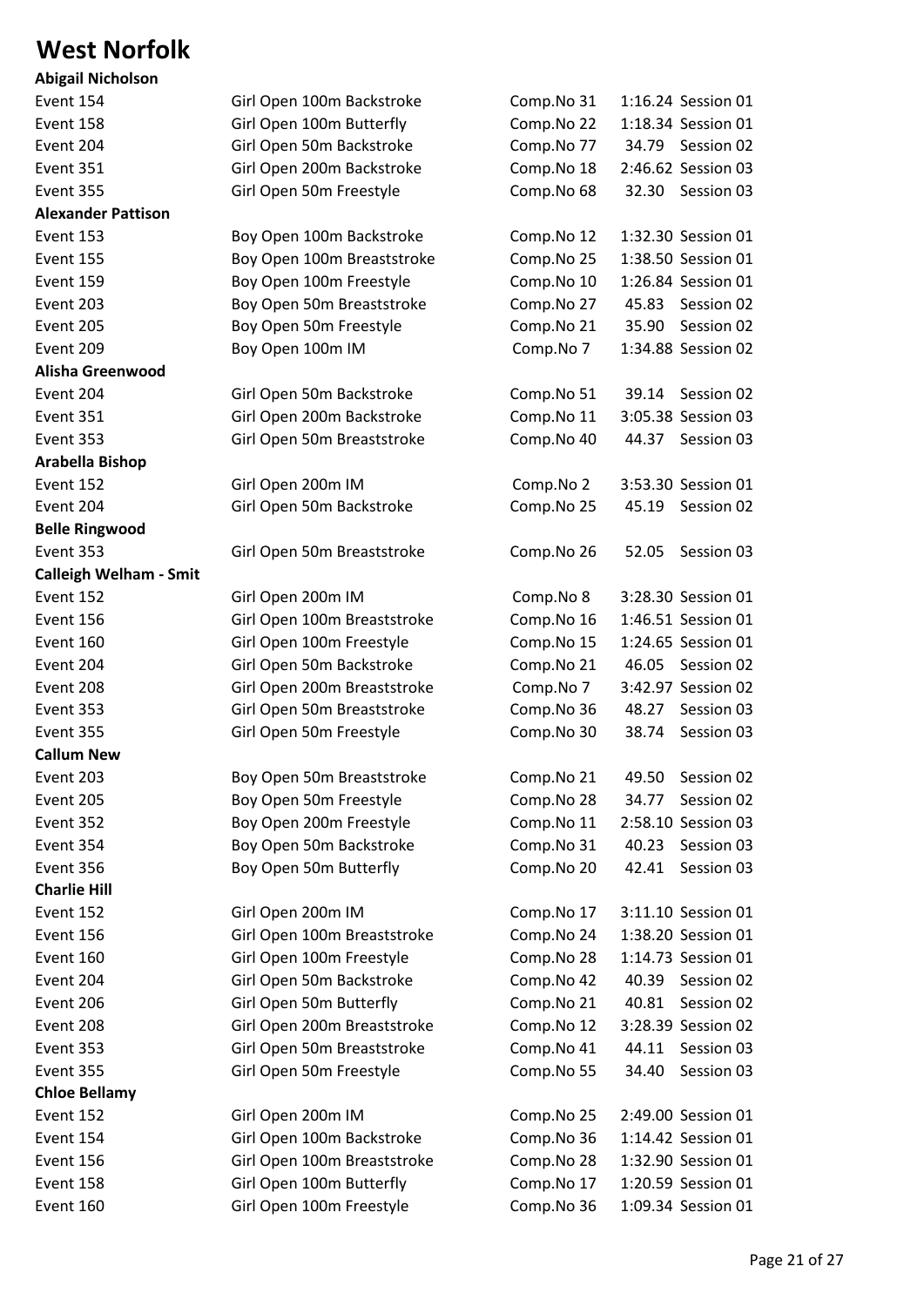| Event 202             | Girl Open 200m Freestyle    | Comp.No 31 | 2:26.76 Session 02  |
|-----------------------|-----------------------------|------------|---------------------|
| Event 204             | Girl Open 50m Backstroke    | Comp.No 80 | 34.40 Session 02    |
| Event 208             | Girl Open 200m Breaststroke | Comp.No 17 | 3:16.25 Session 02  |
| Event 355             | Girl Open 50m Freestyle     | Comp.No 79 | 30.90 Session 03    |
| Event 357             | Girl Open 200m Butterfly    | Comp.No 4  | 3:02.26 Session 03  |
| <b>Cory Hill</b>      |                             |            |                     |
| Event 155             | Boy Open 100m Breaststroke  | Comp.No 9  | 1:56.10 Session 01  |
| Event 203             | Boy Open 50m Breaststroke   | Comp.No 17 | 51.70<br>Session 02 |
| Event 352             | Boy Open 200m Freestyle     | Comp.No 5  | 3:13.22 Session 03  |
| Event 356             | Boy Open 50m Butterfly      | Comp.No 6  | 51.29<br>Session 03 |
| <b>Daisy Covell</b>   |                             |            |                     |
| Event 156             | Girl Open 100m Breaststroke | Comp.No 7  | 1:55.66 Session 01  |
| Event 355             | Girl Open 50m Freestyle     | Comp.No 22 | 40.00<br>Session 03 |
| <b>Daisy Stimpson</b> |                             |            |                     |
| Event 152             | Girl Open 200m IM           | Comp.No 19 | 3:01.55 Session 01  |
| Event 154             | Girl Open 100m Backstroke   | Comp.No 26 | 1:20.48 Session 01  |
| Event 158             | Girl Open 100m Butterfly    | Comp.No 9  | 1:33.80 Session 01  |
| Event 204             | Girl Open 50m Backstroke    | Comp.No 68 | 36.40<br>Session 02 |
| Event 206             | Girl Open 50m Butterfly     | Comp.No 18 | 41.62<br>Session 02 |
| <b>Daniel Grimmer</b> |                             |            |                     |
| Event 157             | Boy Open 100m Butterfly     | Comp.No 6  | 1:09.20 Session 01  |
| Event 159             | Boy Open 100m Freestyle     | Comp.No 42 | 1:00.80 Session 01  |
| Event 201             | Boy Open 200m Backstroke    | Comp.No 11 | 2:29.55 Session 02  |
| Event 205             | Boy Open 50m Freestyle      | Comp.No 45 | 27.90<br>Session 02 |
| Event 352             | Boy Open 200m Freestyle     | Comp.No 25 | 2:12.20 Session 03  |
| Event 356             | Boy Open 50m Butterfly      | Comp.No 37 | 30.20<br>Session 03 |
| <b>Edward Murray</b>  |                             |            |                     |
| Event 151             | Boy Open 200m IM            | Comp.No 12 | 3:12.57 Session 01  |
| Event 155             | Boy Open 100m Breaststroke  | Comp.No 29 | 1:32.77 Session 01  |
| Event 203             | Boy Open 50m Breaststroke   | Comp.No 33 | 42.63<br>Session 02 |
| Event 205             | Boy Open 50m Freestyle      | Comp.No 30 | 34.61<br>Session 02 |
| Event 354             | Boy Open 50m Backstroke     | Comp.No 27 | 40.49<br>Session 03 |
| Event 358             | Boy Open 200m Breaststroke  | Comp.No 10 | 3:16.58 Session 03  |
| <b>Eliza Butcher</b>  |                             |            |                     |
| Event 154             | Girl Open 100m Backstroke   | Comp.No 21 | 1:26.54 Session 01  |
| Event 156             | Girl Open 100m Breaststroke | Comp.No 30 | 1:32.30 Session 01  |
| Event 160             | Girl Open 100m Freestyle    | Comp.No 21 | 1:17.81 Session 01  |
| Event 208             | Girl Open 200m Breaststroke | Comp.No 16 | 3:18.81 Session 02  |
| Event 351             | Girl Open 200m Backstroke   | Comp.No 12 | 3:03.94 Session 03  |
| Event 353             | Girl Open 50m Breaststroke  | Comp.No 45 | 42.28<br>Session 03 |
| Event 355             | Girl Open 50m Freestyle     | Comp.No 50 | 35.16<br>Session 03 |
| <b>Eloise Collins</b> |                             |            |                     |
| Event 152             | Girl Open 200m IM           | Comp.No 20 | 2:56.45 Session 01  |
| Event 154             | Girl Open 100m Backstroke   | Comp.No 23 | 1:23.27 Session 01  |
| Event 156             | Girl Open 100m Breaststroke | Comp.No 31 | 1:30.50 Session 01  |
| Event 158             | Girl Open 100m Butterfly    | Comp.No 4  | 1:42.23 Session 01  |
| Event 160             | Girl Open 100m Freestyle    | Comp.No 35 | 1:11.75 Session 01  |
| Event 202             | Girl Open 200m Freestyle    | Comp.No 28 | 2:35.76 Session 02  |
| Event 204             | Girl Open 50m Backstroke    | Comp.No 50 | 39.40 Session 02    |
| Event 206             | Girl Open 50m Butterfly     | Comp.No 20 | Session 02<br>40.81 |
| Event 208             | Girl Open 200m Breaststroke | Comp.No 18 | 3:13.16 Session 02  |
| Event 351             | Girl Open 200m Backstroke   | Comp.No 14 | 2:58.30 Session 03  |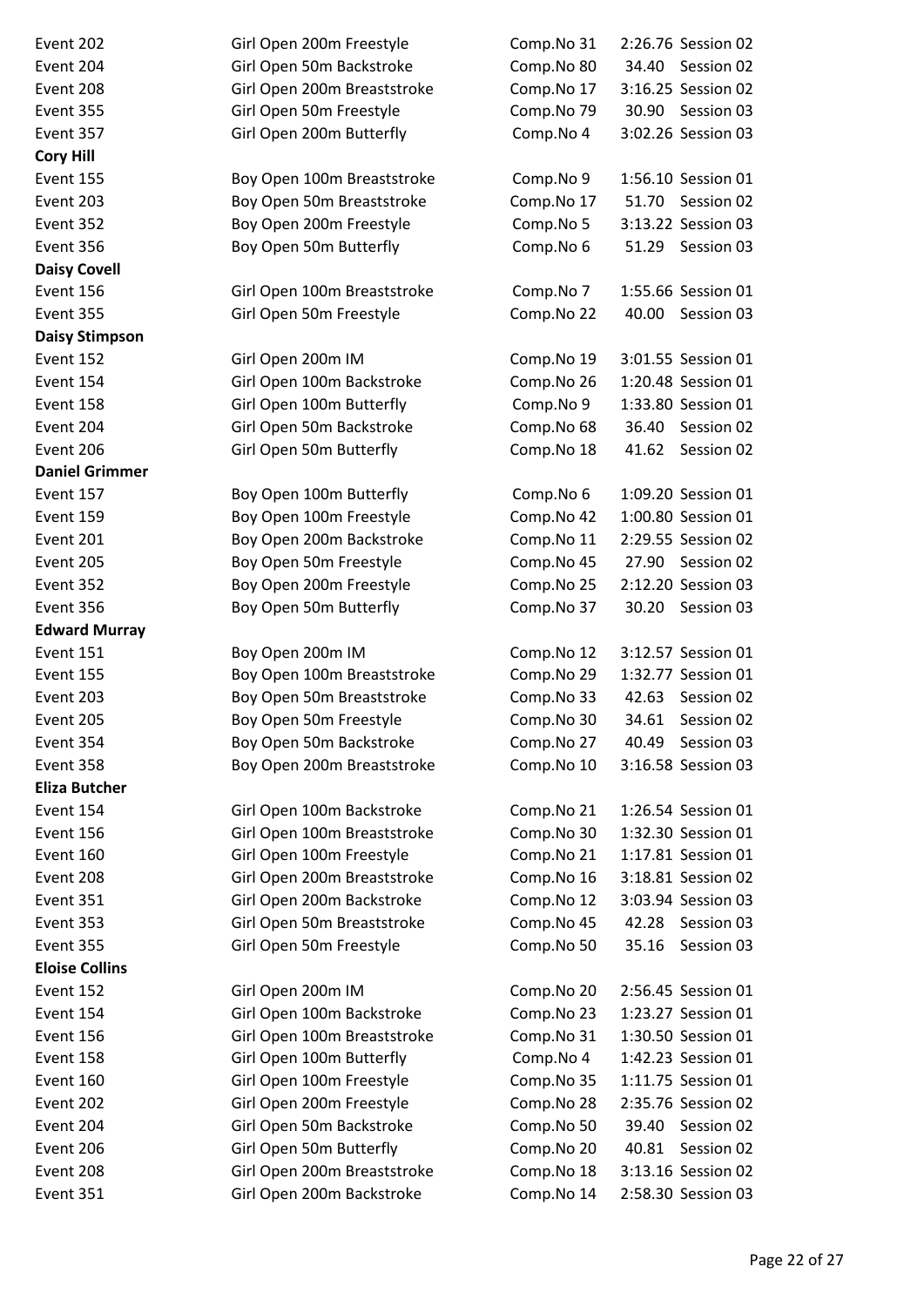| Event 353                | Girl Open 50m Breaststroke  | Comp.No 48 | Session 03<br>40.90 |
|--------------------------|-----------------------------|------------|---------------------|
| Event 355                | Girl Open 50m Freestyle     | Comp.No 65 | 32.98<br>Session 03 |
| Event 357                | Girl Open 200m Butterfly    | Comp.No 2  | 3:43.20 Session 03  |
| Event 359                | Girl Open 100m IM           | Comp.No 26 | 1:27.37 Session 03  |
| <b>Erin Lovelock</b>     |                             |            |                     |
| Event 152                | Girl Open 200m IM           | Comp.No 7  | 3:31.24 Session 01  |
| Event 202                | Girl Open 200m Freestyle    | Comp.No 16 | 2:59.92 Session 02  |
| Event 204                | Girl Open 50m Backstroke    | Comp.No 19 | 46.99<br>Session 02 |
| Event 206                | Girl Open 50m Butterfly     | Comp.No 17 | 42.20<br>Session 02 |
| Event 355                | Girl Open 50m Freestyle     | Comp.No 37 | 37.54 Session 03    |
| <b>Erin Woodrow</b>      |                             |            |                     |
| Event 152                | Girl Open 200m IM           | Comp.No 29 | 2:45.15 Session 01  |
| Event 154                | Girl Open 100m Backstroke   | Comp.No 38 | 1:13.20 Session 01  |
| Event 158                | Girl Open 100m Butterfly    | Comp.No 15 | 1:22.30 Session 01  |
| Event 160                | Girl Open 100m Freestyle    | Comp.No 50 | 1:04.60 Session 01  |
| Event 202                | Girl Open 200m Freestyle    | Comp.No 36 | 2:22.40 Session 02  |
| Event 204                | Girl Open 50m Backstroke    | Comp.No 79 | 34.50 Session 02    |
| Event 206                | Girl Open 50m Butterfly     | Comp.No 35 | 34.90<br>Session 02 |
| Event 351                | Girl Open 200m Backstroke   | Comp.No 23 | 2:38.37 Session 03  |
| <b>Esmie Kidman</b>      |                             |            |                     |
| Event 152                | Girl Open 200m IM           | Comp.No 31 | 2:42.22 Session 01  |
| Event 154                | Girl Open 100m Backstroke   | Comp.No 33 | 1:15.72 Session 01  |
| Event 158                | Girl Open 100m Butterfly    | Comp.No 19 | 1:18.90 Session 01  |
| Event 160                | Girl Open 100m Freestyle    | Comp.No 41 | 1:07.43 Session 01  |
| Event 202                | Girl Open 200m Freestyle    | Comp.No 37 | 2:19.26 Session 02  |
| Event 204                | Girl Open 50m Backstroke    | Comp.No 74 | 35.53 Session 02    |
| Event 351                | Girl Open 200m Backstroke   | Comp.No 24 | 2:37.96 Session 03  |
| Event 355                | Girl Open 50m Freestyle     | Comp.No 82 | 30.40 Session 03    |
| Event 357                | Girl Open 200m Butterfly    | Comp.No 6  | 2:48.90 Session 03  |
| <b>Florence Collison</b> |                             |            |                     |
| Event 152                | Girl Open 200m IM           | Comp.No 16 | 3:12.17 Session 01  |
| Event 156                | Girl Open 100m Breaststroke | Comp.No 21 | 1:40.37 Session 01  |
| Freya Wallace            |                             |            |                     |
| Event 152                | Girl Open 200m IM           | Comp.No 4  | 3:44.22 Session 01  |
| Event 154                | Girl Open 100m Backstroke   | Comp.No 5  | 1:37.89 Session 01  |
| Event 156                | Girl Open 100m Breaststroke | Comp.No 10 | 1:53.43 Session 01  |
| Event 158                | Girl Open 100m Butterfly    | Comp.No 3  | 1:50.34 Session 01  |
| Event 160                | Girl Open 100m Freestyle    | Comp.No 9  | 1:30.36 Session 01  |
| Event 202                | Girl Open 200m Freestyle    | Comp.No 12 | 3:08.81 Session 02  |
| Event 204                | Girl Open 50m Backstroke    | Comp.No 27 | 44.80<br>Session 02 |
| Event 206                | Girl Open 50m Butterfly     | Comp.No 6  | 49.79<br>Session 02 |
| Event 208                | Girl Open 200m Breaststroke | Comp.No 3  | 4:02.02 Session 02  |
| Event 351                | Girl Open 200m Backstroke   | Comp.No 3  | 3:35.06 Session 03  |
| Event 353                | Girl Open 50m Breaststroke  | Comp.No 21 | 53.36<br>Session 03 |
| Event 355                | Girl Open 50m Freestyle     | Comp.No 20 | 40.24 Session 03    |
| <b>George Stevenson</b>  |                             |            |                     |
| <b>Event 151</b>         | Boy Open 200m IM            | Comp.No 18 | 2:56.83 Session 01  |
| Event 153                | Boy Open 100m Backstroke    | Comp.No 25 | 1:17.73 Session 01  |
| Event 159                | Boy Open 100m Freestyle     | Comp.No 33 | 1:08.70 Session 01  |
| <b>Harry Clarke</b>      |                             |            |                     |
| Event 155                | Boy Open 100m Breaststroke  | Comp.No 3  | 2:12.26 Session 01  |
| Event 203                | Boy Open 50m Breaststroke   | Comp.No 2  | 1:00.94 Session 02  |
|                          |                             |            |                     |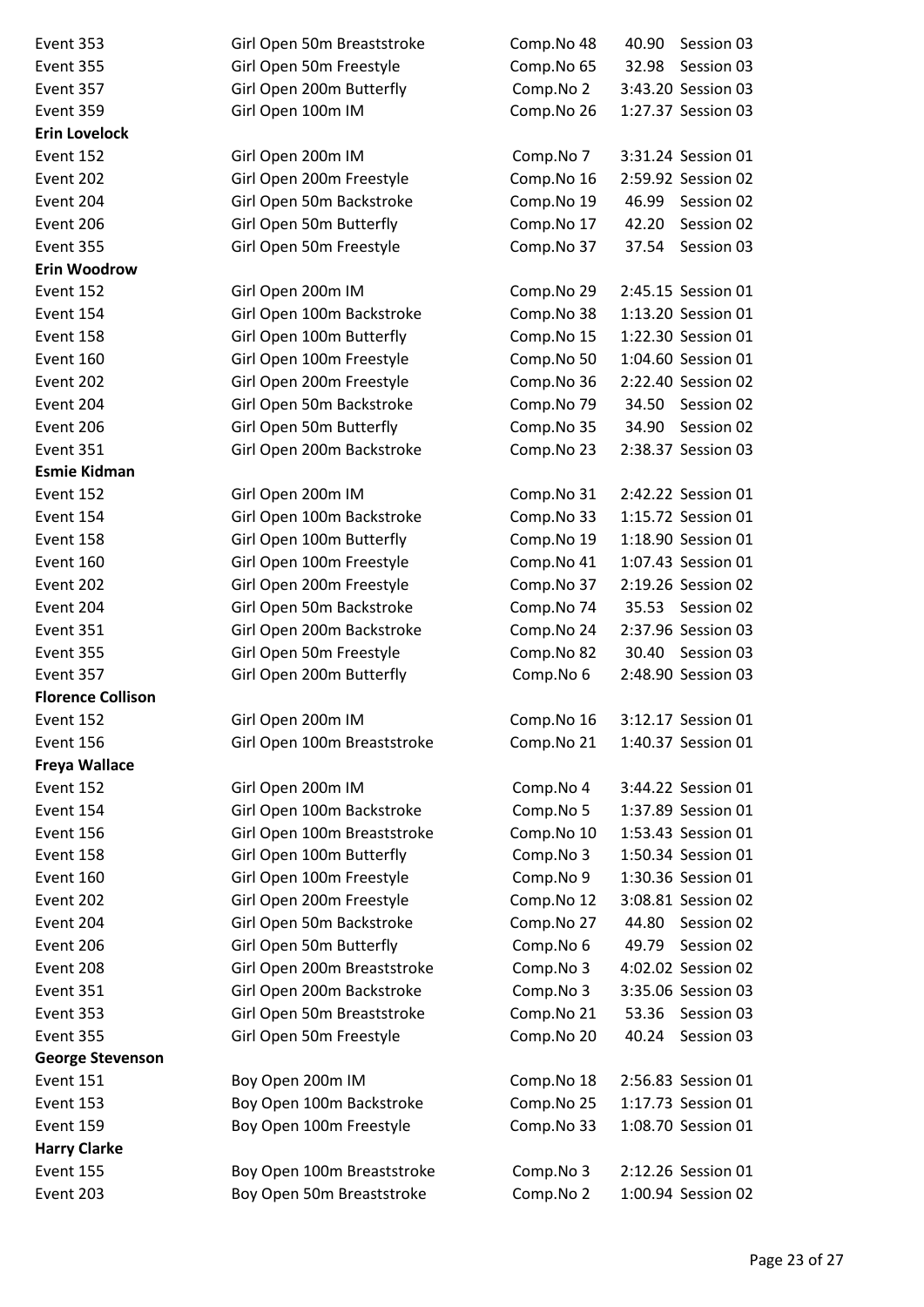| <b>Harvey Isle</b>     |                             |            |                     |
|------------------------|-----------------------------|------------|---------------------|
| Event 151              | Boy Open 200m IM            | Comp.No 24 | 2:24.61 Session 01  |
| Event 153              | Boy Open 100m Backstroke    | Comp.No 32 | 1:07.34 Session 01  |
| Event 157              | Boy Open 100m Butterfly     | Comp.No 8  | 1:06.80 Session 01  |
| Event 159              | Boy Open 100m Freestyle     | Comp.No 44 | 1:00.27 Session 01  |
| Event 203              | Boy Open 50m Breaststroke   | Comp.No 43 | 36.29<br>Session 02 |
| Event 205              | Boy Open 50m Freestyle      | Comp.No 46 | Session 02<br>27.62 |
| Event 209              | Boy Open 100m IM            | Comp.No 18 | 1:09.51 Session 02  |
| Event 354              | Boy Open 50m Backstroke     | Comp.No 47 | Session 03<br>31.70 |
| Event 356              | Boy Open 50m Butterfly      | Comp.No 36 | 30.30<br>Session 03 |
| <b>Isabelle Morris</b> |                             |            |                     |
| Event 353              | Girl Open 50m Breaststroke  | Comp.No 1  | 1:09.26 Session 03  |
| Jamie Wilson           |                             |            |                     |
| Event 354              | Boy Open 50m Backstroke     | Comp.No 40 | 35.65<br>Session 03 |
| Event 358              | Boy Open 200m Breaststroke  | Comp.No 8  | 3:18.79 Session 03  |
| Kristina Sutika-Totleb |                             |            |                     |
| Event 152              | Girl Open 200m IM           | Comp.No 21 | 2:53.71 Session 01  |
| Event 156              | Girl Open 100m Breaststroke | Comp.No 36 | 1:26.50 Session 01  |
| Event 158              | Girl Open 100m Butterfly    | Comp.No 14 | 1:26.68 Session 01  |
| Event 160              | Girl Open 100m Freestyle    | Comp.No 33 | 1:12.30 Session 01  |
| Event 204              | Girl Open 50m Backstroke    | Comp.No 54 | 39.04<br>Session 02 |
| Event 353              | Girl Open 50m Breaststroke  | Comp.No 50 | 38.70<br>Session 03 |
| Event 355              | Girl Open 50m Freestyle     | Comp.No 63 | 33.14<br>Session 03 |
| Event 359              | Girl Open 100m IM           | Comp.No 29 | 1:22.34 Session 03  |
| <b>Kye Harrington</b>  |                             |            |                     |
| Event 151              | Boy Open 200m IM            | Comp.No 16 | 3:08.25 Session 01  |
| Event 153              | Boy Open 100m Backstroke    | Comp.No 17 | 1:29.12 Session 01  |
| Event 157              | Boy Open 100m Butterfly     | Comp.No 3  | 1:31.07 Session 01  |
| Event 159              | Boy Open 100m Freestyle     | Comp.No 26 | 1:15.81 Session 01  |
| Event 203              | Boy Open 50m Breaststroke   | Comp.No 23 | 47.18<br>Session 02 |
| Event 205              | Boy Open 50m Freestyle      | Comp.No 35 | 33.50<br>Session 02 |
| Event 207              | Boy Open 200m Butterfly     | Comp.No 3  | 3:22.00 Session 02  |
| Event 352              | Boy Open 200m Freestyle     | Comp.No 16 | 2:47.22 Session 03  |
| Event 356              | Boy Open 50m Butterfly      | Comp.No 29 | 37.54<br>Session 03 |
| <b>Logan Greenwood</b> |                             |            |                     |
| Event 354              | Boy Open 50m Backstroke     | Comp.No 1  | 55.00<br>Session 03 |
| <b>Marley Bellamy</b>  |                             |            |                     |
| Event 153              | Boy Open 100m Backstroke    | Comp.No 2  | 1:48.27 Session 01  |
| Event 155              | Boy Open 100m Breaststroke  | Comp.No 1  | 2:15.67 Session 01  |
| Event 203              | Boy Open 50m Breaststroke   | Comp.No 4  | 59.23<br>Session 02 |
| Event 205              | Boy Open 50m Freestyle      | Comp.No 1  | Session 02<br>45.83 |
| Event 354              | Boy Open 50m Backstroke     | Comp.No 7  | Session 03<br>48.10 |
| Event 356              | Boy Open 50m Butterfly      | Comp.No 3  | Session 03<br>55.95 |
| <b>Milly Johnson</b>   |                             |            |                     |
| Event 152              | Girl Open 200m IM           | Comp.No 18 | 3:08.90 Session 01  |
| Event 154              | Girl Open 100m Backstroke   | Comp.No 14 | 1:28.93 Session 01  |
| Event 158              | Girl Open 100m Butterfly    | Comp.No 8  | 1:34.10 Session 01  |
| Event 160              | Girl Open 100m Freestyle    | Comp.No 26 | 1:15.60 Session 01  |
| Event 204              | Girl Open 50m Backstroke    | Comp.No 57 | 38.60<br>Session 02 |
| Event 206              | Girl Open 50m Butterfly     | Comp.No 24 | Session 02<br>40.40 |
| Event 353              | Girl Open 50m Breaststroke  | Comp.No 35 | Session 03<br>48.73 |
| Nathan Yeaman          |                             |            |                     |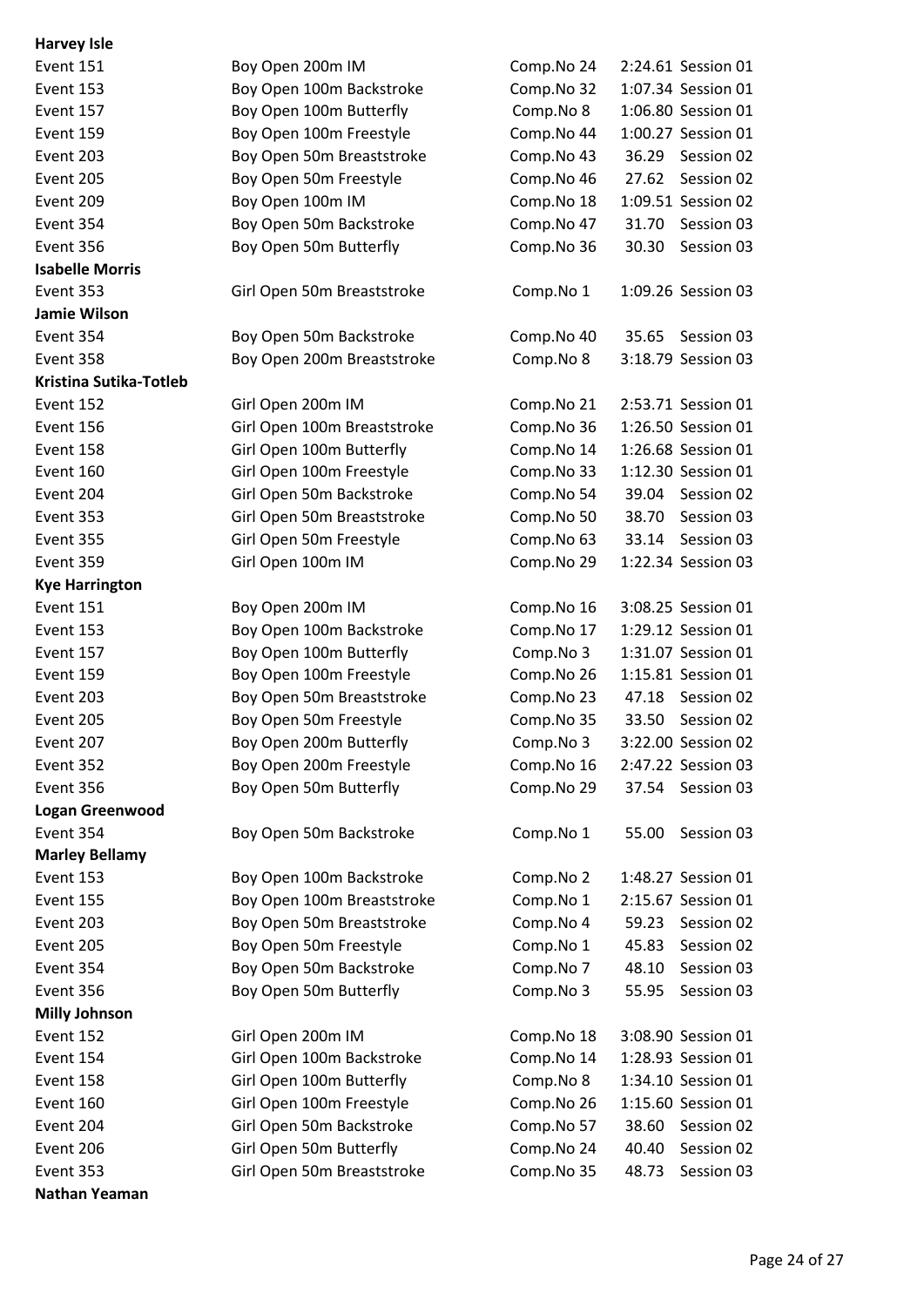| Boy Open 200m IM            | Comp.No 22 | 2:35.00 Session 01  |
|-----------------------------|------------|---------------------|
| Boy Open 100m Backstroke    | Comp.No 30 | 1:10.80 Session 01  |
| Boy Open 100m Breaststroke  | Comp.No 32 | 1:28.43 Session 01  |
| Boy Open 100m Butterfly     | Comp.No 4  | 1:24.42 Session 01  |
| Boy Open 100m Freestyle     | Comp.No 41 | 1:01.10 Session 01  |
| Boy Open 200m Backstroke    | Comp.No 12 | 2:28.59 Session 02  |
| Boy Open 50m Breaststroke   | Comp.No 35 | 41.40<br>Session 02 |
| Boy Open 50m Freestyle      | Comp.No 42 | 28.20 Session 02    |
| Boy Open 100m IM            | Comp.No 14 | 1:17.18 Session 02  |
| Boy Open 200m Freestyle     | Comp.No 23 | 2:15.00 Session 03  |
| Boy Open 50m Backstroke     | Comp.No 45 | 32.70<br>Session 03 |
| Boy Open 50m Butterfly      | Comp.No 35 | 31.10<br>Session 03 |
| Boy Open 200m Breaststroke  | Comp.No 13 | 3:03.58 Session 03  |
|                             |            |                     |
| Boy Open 100m Backstroke    | Comp.No 31 | 1:10.71 Session 01  |
| Boy Open 100m Freestyle     | Comp.No 46 | 58.37<br>Session 01 |
| Boy Open 50m Breaststroke   | Comp.No 44 | Session 02<br>35.19 |
| Boy Open 100m IM            | Comp.No 17 | 1:09.70 Session 02  |
| Boy Open 200m Freestyle     | Comp.No 27 | 2:08.06 Session 03  |
| Boy Open 50m Butterfly      | Comp.No 40 | 29.03 Session 03    |
|                             |            |                     |
| Girl Open 50m Freestyle     | Comp.No 5  | Session 03<br>47.72 |
|                             |            |                     |
| Girl Open 50m Breaststroke  | Comp.No 2  | 1:08.85 Session 03  |
|                             |            |                     |
| Girl Open 100m Breaststroke | Comp.No 2  | 2:14.32 Session 01  |
|                             |            |                     |
| Girl Open 200m IM           | Comp.No 13 | 3:13.90 Session 01  |
| Girl Open 100m Backstroke   | Comp.No 18 | 1:27.51 Session 01  |
| Girl Open 200m Freestyle    | Comp.No 20 | 2:52.24 Session 02  |
| Girl Open 50m Butterfly     | Comp.No 22 | 40.54 Session 02    |
| Girl Open 50m Freestyle     | Comp.No 48 | 35.28 Session 03    |
| Girl Open 200m Butterfly    | Comp.No 1  | 3:44.01 Session 03  |
|                             |            |                     |
| Girl Open 200m IM           | Comp.No 24 | 2:50.73 Session 01  |
| Girl Open 100m Breaststroke | Comp.No 40 | 1:23.20 Session 01  |
| Girl Open 50m Backstroke    | Comp.No 62 | 37.39 Session 02    |
| Girl Open 200m Breaststroke | Comp.No 24 | 3:00.00 Session 02  |
| Girl Open 200m Backstroke   | Comp.No 19 | 2:45.80 Session 03  |
| Girl Open 50m Freestyle     | Comp.No 67 | 32.34 Session 03    |
|                             |            |                     |
| Girl Open 200m IM           | Comp.No 23 | 2:51.67 Session 01  |
| Girl Open 100m Breaststroke | Comp.No 38 | 1:24.80 Session 01  |
| Girl Open 100m Freestyle    | Comp.No 37 | 1:08.59 Session 01  |
| Girl Open 50m Backstroke    | Comp.No 63 | 37.35<br>Session 02 |
| Girl Open 200m Breaststroke | Comp.No 23 | 3:02.20 Session 02  |
| Girl Open 50m Freestyle     | Comp.No 80 | 30.82 Session 03    |
|                             |            |                     |
| Girl Open 200m IM           | Comp.No 10 | 3:23.14 Session 01  |
| Girl Open 100m Backstroke   | Comp.No 9  | 1:32.29 Session 01  |
| Girl Open 100m Freestyle    | Comp.No 13 | 1:25.42 Session 01  |
| Girl Open 200m Freestyle    |            | 3:11.35 Session 02  |
|                             |            | Comp.No 8           |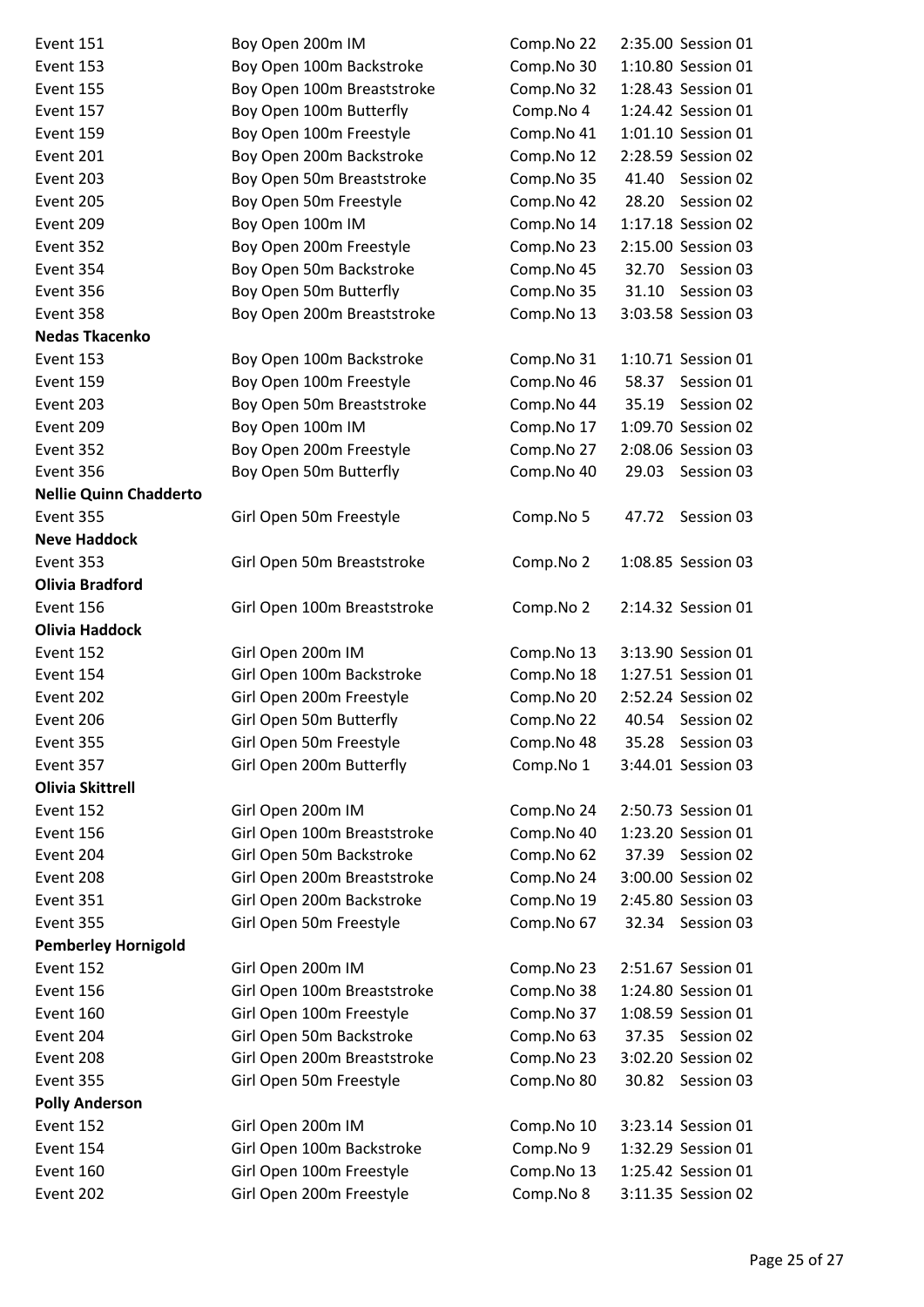| Event 204                | Girl Open 50m Backstroke    | Comp.No 36 | 42.13<br>Session 02 |
|--------------------------|-----------------------------|------------|---------------------|
| Event 206                | Girl Open 50m Butterfly     | Comp.No 16 | 42.21<br>Session 02 |
| Event 353                | Girl Open 50m Breaststroke  | Comp.No 29 | 51.56<br>Session 03 |
| Event 355                | Girl Open 50m Freestyle     | Comp.No 39 | Session 03<br>37.40 |
| Event 359                | Girl Open 100m IM           | Comp.No 8  | 1:46.12 Session 03  |
| <b>Rhys Burrell</b>      |                             |            |                     |
| <b>Event 151</b>         | Boy Open 200m IM            | Comp.No 23 | 2:29.50 Session 01  |
| Event 153                | Boy Open 100m Backstroke    | Comp.No 26 | 1:13.34 Session 01  |
| Event 159                | Boy Open 100m Freestyle     | Comp.No 45 | 59.20 Session 01    |
| Event 209                | Boy Open 100m IM            | Comp.No 16 | 1:11.43 Session 02  |
| Event 352                | Boy Open 200m Freestyle     | Comp.No 22 | 2:16.35 Session 03  |
| Event 354                | Boy Open 50m Backstroke     | Comp.No 46 | 32.27 Session 03    |
| <b>Ruby Baxter</b>       |                             |            |                     |
| Event 152                | Girl Open 200m IM           | Comp.No 11 | 3:15.71 Session 01  |
| Event 154                | Girl Open 100m Backstroke   | Comp.No 11 | 1:30.36 Session 01  |
| Event 156                | Girl Open 100m Breaststroke | Comp.No 13 | 1:50.93 Session 01  |
| Event 160                | Girl Open 100m Freestyle    | Comp.No 19 | 1:20.05 Session 01  |
| Event 202                | Girl Open 200m Freestyle    | Comp.No 14 | 3:06.73 Session 02  |
| Event 204                | Girl Open 50m Backstroke    | Comp.No 45 | 40.17<br>Session 02 |
| Event 206                | Girl Open 50m Butterfly     | Comp.No 19 | Session 02<br>41.27 |
| Event 208                | Girl Open 200m Breaststroke | Comp.No 5  | 3:49.53 Session 02  |
| Event 351                | Girl Open 200m Backstroke   | Comp.No 4  | 3:23.70 Session 03  |
| Event 353                | Girl Open 50m Breaststroke  | Comp.No 30 | 51.34<br>Session 03 |
| Event 355                | Girl Open 50m Freestyle     | Comp.No 44 | 35.49<br>Session 03 |
| <b>Ruby Jackson</b>      |                             |            |                     |
| Event 152                | Girl Open 200m IM           | Comp.No 15 | 3:12.59 Session 01  |
| Event 158                | Girl Open 100m Butterfly    | Comp.No 11 | 1:32.52 Session 01  |
| Event 160                | Girl Open 100m Freestyle    | Comp.No 23 | 1:16.98 Session 01  |
| Event 206                | Girl Open 50m Butterfly     | Comp.No 29 | 37.48<br>Session 02 |
| Event 355                | Girl Open 50m Freestyle     | Comp.No 47 | 35.35<br>Session 03 |
| <b>Ruby Stewardbrown</b> |                             |            |                     |
| Event 202                | Girl Open 200m Freestyle    | Comp.No 6  | 3:12.61 Session 02  |
| Event 355                | Girl Open 50m Freestyle     | Comp.No 23 | 39.65<br>Session 03 |
| <b>Theo Ryan</b>         |                             |            |                     |
| Event 151                | Boy Open 200m IM            | Comp.No 3  | 3:37.25 Session 01  |
| Event 159                | Boy Open 100m Freestyle     | Comp.No 20 | 1:19.65 Session 01  |
| Event 203                | Boy Open 50m Breaststroke   | Comp.No 24 | Session 02<br>46.90 |
| Event 205                | Boy Open 50m Freestyle      | Comp.No 23 | 35.71<br>Session 02 |
| Event 354                | Boy Open 50m Backstroke     | Comp.No 34 | 38.60<br>Session 03 |
| Event 356                | Boy Open 50m Butterfly      | Comp.No 18 | 43.34<br>Session 03 |
| <b>Thomas Baxter</b>     |                             |            |                     |
| Event 151                | Boy Open 200m IM            | Comp.No 14 | 3:12.25 Session 01  |
| Event 153                | Boy Open 100m Backstroke    | Comp.No 19 | 1:25.03 Session 01  |
| Event 155                | Boy Open 100m Breaststroke  | Comp.No 30 | 1:32.75 Session 01  |
| Event 159                | Boy Open 100m Freestyle     | Comp.No 21 | 1:17.79 Session 01  |
| Event 201                | Boy Open 200m Backstroke    | Comp.No 7  | 3:01.66 Session 02  |
| Event 203                | Boy Open 50m Breaststroke   | Comp.No 34 | 42.16<br>Session 02 |
| Event 205                | Boy Open 50m Freestyle      | Comp.No 29 | 34.70<br>Session 02 |
| Event 209                | Boy Open 100m IM            | Comp.No 11 | 1:26.05 Session 02  |
| Event 352                | Boy Open 200m Freestyle     | Comp.No 14 | 2:51.09 Session 03  |
| Event 354                | Boy Open 50m Backstroke     | Comp.No 33 | 39.11<br>Session 03 |
| Event 356                | Boy Open 50m Butterfly      | Comp.No 21 | 41.82<br>Session 03 |
|                          |                             |            |                     |